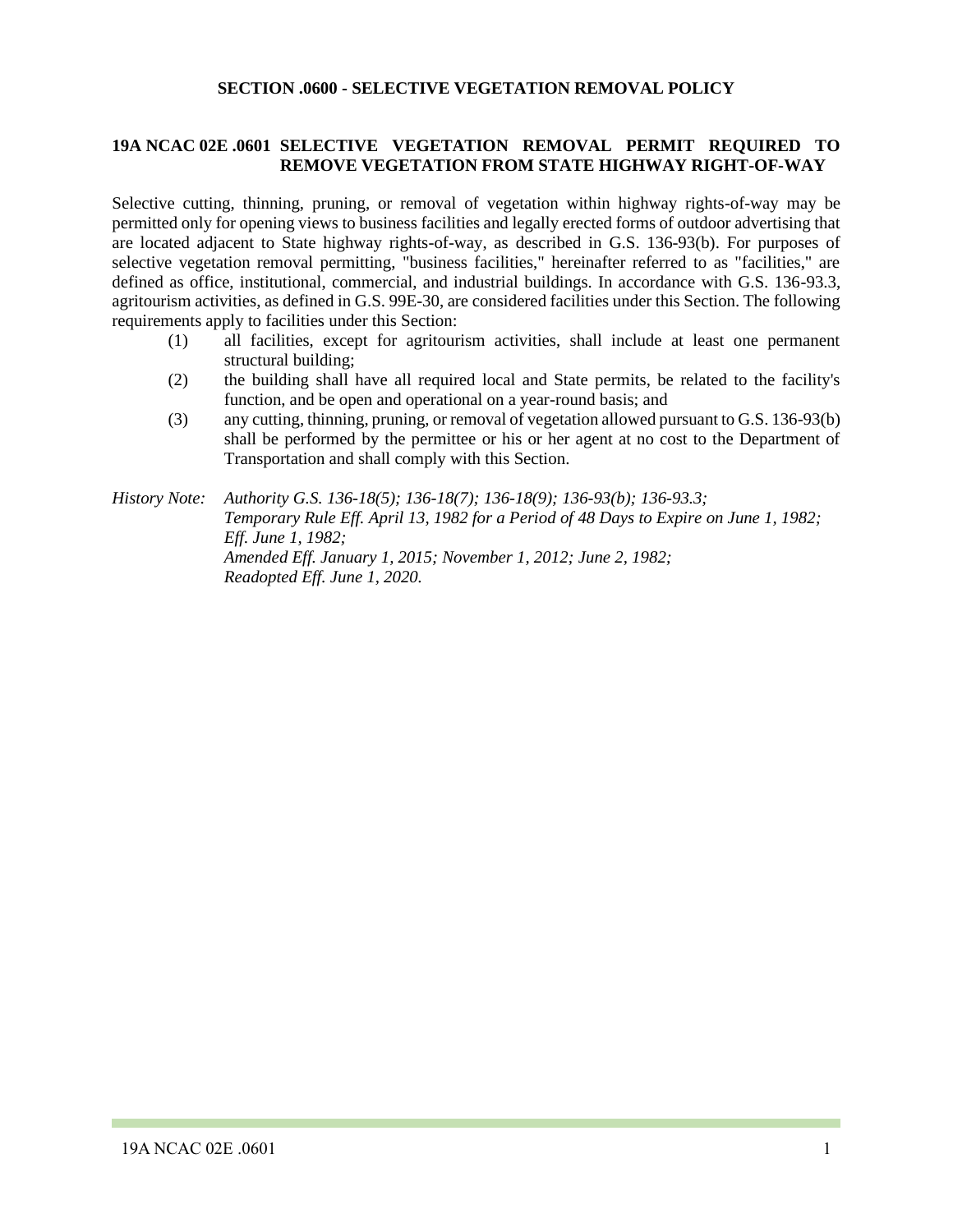## **19A NCAC 02E .0602 REQUESTS FOR SELECTIVE VEGETATION REMOVAL PERMITS FOR A FACILITY**

(a) Applications for selective vegetation cutting, thinning, pruning, or removal (exclusive of grasses) at a facility shall be made by the owner of the facility and sent to the Division Engineer of the North Carolina Department of Transportation (NCDOT), Division of Highways. Applications shall be submitted in both printed and electronic form. Application submittal information for each county is found on the NCDOT Selective Vegetation Removal website https://connect.ncdot.gov/resources/roadside/Pages/Selective-Vegetation-Removal-Permits.aspx. Applications for selective vegetation removal permits shall include the following information:

- (1) the applicant contact information;
- (2) the name and location of the facility;
- (3) the indication of request for either a business facility or agritourism activity;
- (4) a municipal review indication, if applicable;
- (5) the requested use of and site access for power-driven equipment in accordance with Rule .0604(21) of this Section;
- (6) a performance bond or certified check or cashier's check pursuant to G.S. 136-93;
- (7) if using a contractor for vegetation removal work, identify the contractor and his or her qualifications if the contractor is not listed on the Department's website directory of qualified transportation firms;
- (8) a payment of non-refundable two hundred dollar (\$200.00) permit fee, pursuant to G.S. 136-18.7;
- (9) a certificate of liability, and proof of worker's compensation and vehicle liability insurance coverage;
- (10) a geographic information system document and property tax identification number to verify location of the facility in relation to municipal limits;
- (11) a verification of on-site marking and tree-tagging requirements;
- (12) a sketch, or amended sketch of the requested cut zone and information about trees to be cut, thinned, pruned, or removed in accordance with Rule .0604(10) of this Section;
- (13) if applicable, certification that the applicant has permission from the adjoining landowner(s) to access their private property for the purpose of conducting selective vegetation removal permit activities;
- (14) a certification that the facility qualifies as an agritourism activity as required by G.S. 136- 93.3; and
- (15) the applicant's notarized signature.

(b) Selective vegetation cutting, thinning, pruning, or removal for opening views to facilities shall be permitted only for the permittee's facilities adjacent to highway right-of-way at locations where the facilities have been constructed or where agritourism activities are carried out as set forth in G.S. 136-93.3 and Rule .0601 of this Section. Complete removal of all trees and other vegetation shall not be permitted. Dogwood trees and redbud trees shall be preserved. Other trees shall be preserved if they are not screening the facility from view, and when measured at six inches above the ground, equal four or more caliper inches in diameter. Trees, shrubs, and other vegetation less than four caliper inches in diameter may be removed. Trees, shrubs, and other vegetation that are four or more caliper inches in diameter, as measured at six inches above the ground, and not to be preserved, may be cut, thinned, pruned, or removed if approved by the Division Engineer having jurisdiction or that Division Engineer's designee. All vegetation cutting, thinning, pruning, or removal shall be in accordance with the current edition of the American National Standard for Arboricultural Operations-Safety Requirements ANSI Z133 that is hereby incorporated by reference, including subsequent amendments and editions. Copies of the Standard may be obtained from the International Society of Arboriculture (ISA) for a twenty dollars (\$20.00) cost. The ISA may be contacted at 270 Peachtree Street NW, Suite 1900, Atlanta, GA 30303 or by accessing the website: http:/www.isa-arbor.com/store/product/122.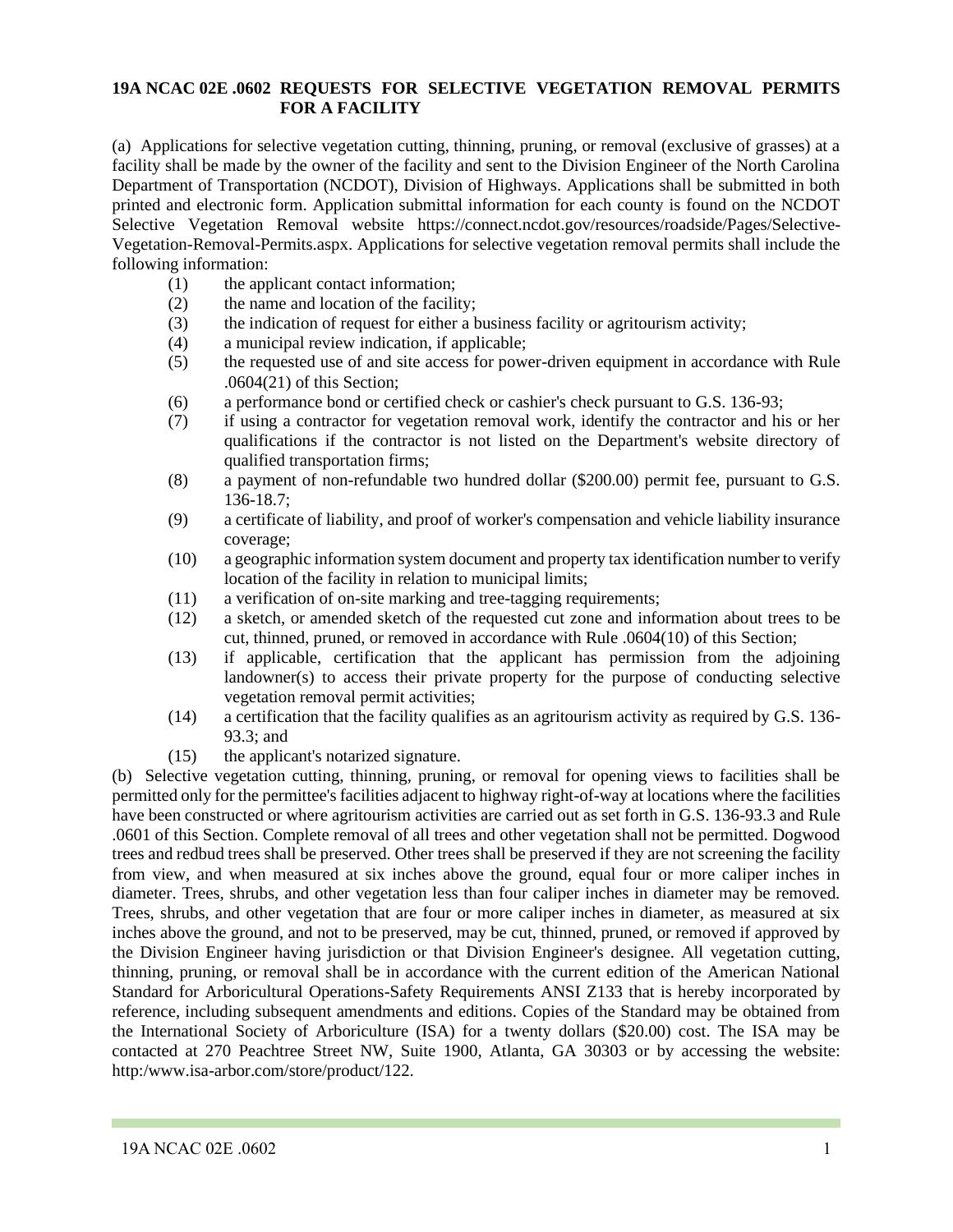(c) Applications shall be accompanied by a sketch showing the requested limits of the selective cutting, thinning, pruning, or removal of vegetation. For facilities, the limits of selective cutting, thinning, pruning, or removal shall be restricted to one area of right-of-way adjacent to frontage property of the facility, but not to exceed 1,000 contiguous linear feet. Facilities with frontage property on opposite sides of the State highway right-of-way may split the maximum vegetation removal distance between the two sides of the highway, resulting in a total of two contiguous cutting or removal distances along frontage property, with the total of the two sides not exceeding 1,000 linear feet. The permitted limits of the selective vegetation removal permit shall not be altered for subsequent applications. The applicant shall also include on the sketch the location, species, and caliper inches of all trees desired for cutting, thinning, pruning, or removal, that have a diameter of four or more caliper inches, as measured six inches above ground level, at the time of the application. .

(d) The selective vegetation removal request may be reviewed on site by Department personnel and a representative of the applicant.

(e) In accordance with G.S. 136-93(d), if the application for vegetation cutting is for a site located within the corporate limits of a municipality and the municipality has previously advised the Division Engineer in writing of its desire to review such applications, the applicant shall deliver the application to the municipality at least 30 days prior to submitting the application to the Department, so the municipality may be given the opportunity to review the application. Information regarding whether a municipality desires to review vegetation removal applications may be found on the Department's Selective Vegetation Removal website or by contacting the Division Engineer's office.

*History Note: Authority G.S. 136-18(5); 136-18(7); 136-18(9); 136-18.7; 136-93; 136-93.3; Temporary Rule Eff. April 13, 1982 for a Period of 48 Days to Expire on June 1, 1982; Eff. June 1, 1982; Amended Eff. November 16, 1991; December 1, 1990; August 1, 1985; June 2, 1982; Temporary Amendment Eff. November 16, 1999; Amended Eff. August 1, 2000; Temporary Amendment Eff. March 1, 2012; Amended Eff. January 1, 2015; November 1, 2012; Readopted Eff. June 1, 2020.*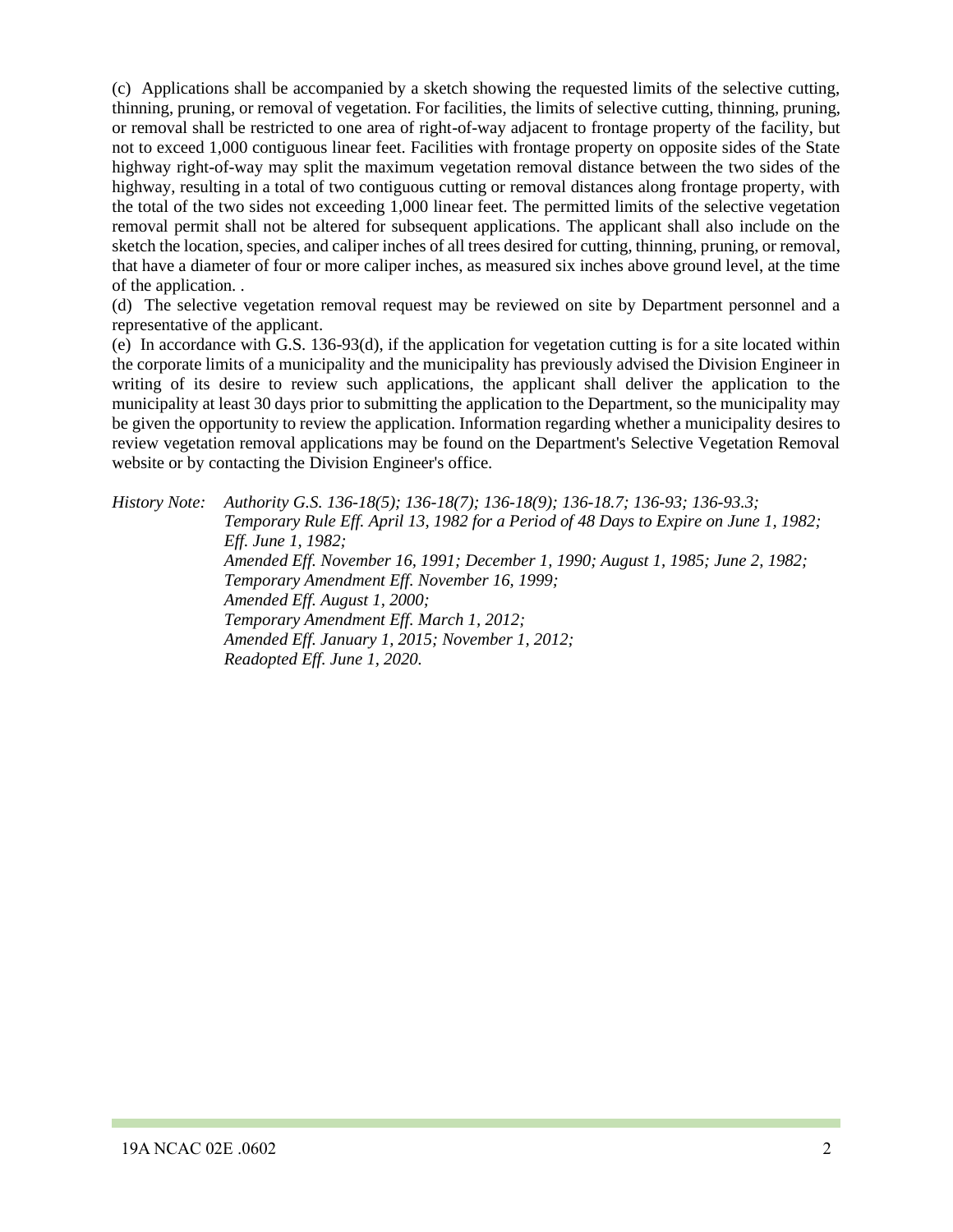## **19A NCAC 02E .0603 ISSUANCE OR DENIAL OF SELECTIVE VEGETATION REMOVAL PERMIT FOR A FACILITY**

(a) Pursuant to G.S. 136-133.2, within 30 days following receipt of the application for a selective vegetation removal permit for a facility, including the fee set out in G.S. 136-18.7, the Division Engineer shall approve or deny the application. The applicant, as part of the application, shall state in writing the date that he or she has delivered a copy of the application, with required attachments, to a municipality that has previously advised the North Carolina Department of Transportation (NCDOT) in writing that it seeks to provide comments regarding such applications. The applicant shall deliver the application to the municipality at least 30 days prior to submitting the application to the Department. The list of municipalities requesting to review applications shall be maintained and updated by the Department on the NCDOT Selective Vegetation Removal website https://connect.ncdot.gov/resources/roadside/Pages/Selective-Vegetation-Removal-Permits.aspx. If written notice of approval or denial is not given to the applicant within the 30 day Department review period, then the application shall be deemed approved. If the application is denied, the Division Engineer shall advise the applicant, in writing, of the reasons for denial.

(b) The application shall be denied by the Division Engineer if:

- (1) the application is for the opening of view to a facility that does not meet the requirements of Rule .0601 of this Section;
- (2) it is determined by Department personnel that the facility is not screened from view;
- (3) the application is for the opening of view to undeveloped property or to a facility that, due to obstructions off the right-of-way, is screened from view from the travel way regardless of the presence or absence of trees and other vegetation on the highway right-of-way;
- (4) it is determined by Department personnel that removal of vegetation shall diminish a planting installed for headlight screening and affect the safety of the traveling public;
- (5) the application is solely for providing visibility to on-premise signs;
- (6) the application is for the removal of vegetation planted in accordance with a local, State, or federal beautification project. However, this Subparagraph shall not apply if a mitigation replanting plan related to the site for which the vegetation permit request is made as set forth in Rule .0611 of this Section, except for the provisions in Paragraph (d) and Subparagraph  $(g)(11)$ ; and is agreed upon in writing by the applicant, the Department, and, if applicable, the Federal Highway Administration;
- (7) on two previous occasions, the applicant failed to meet the requirements of a selective vegetation removal permit, unless the applicant engages a landscape contractor to perform the current work;
- (8) the application is for removal of vegetation that will open views to junkyards;
- (9) the applicant fails to complete the requirements of the application as set forth in Rule .0602 of this Section;
- (10) any cutting, thinning, pruning, or removal of vegetation encompassing the entirety of the maximum vegetation cutting or removal zone is prohibited due to conditions affecting the right-of-way to which the State is subjected or agrees in writing to subject itself, including conservation agreements, or due to the application at any time of State or federal rules, regulations, or statutes, including any conditions mandated as part of the issuance of a permit to the Department for a construction project by a State or federal agency with jurisdiction over the project; or
- (11) an unlawful destruction or illegal cutting of vegetation has occurred within the highway right-of-way to create, increase, or improve a view to the facility from the travel way including acceleration and deceleration ramps. The Department shall not issue a selective vegetation removal permit at the requested site for a period of five years that shall begin on the date the Department resolves the "unlawful destruction" or "illegal cutting" incident by settlement agreement with the responsible party, or the Department administratively closes the case. For the purposes of this Subparagraph, "unlawful destruction or illegal cutting" is defined as the destruction or cutting of trees, shrubs, or other vegetation on the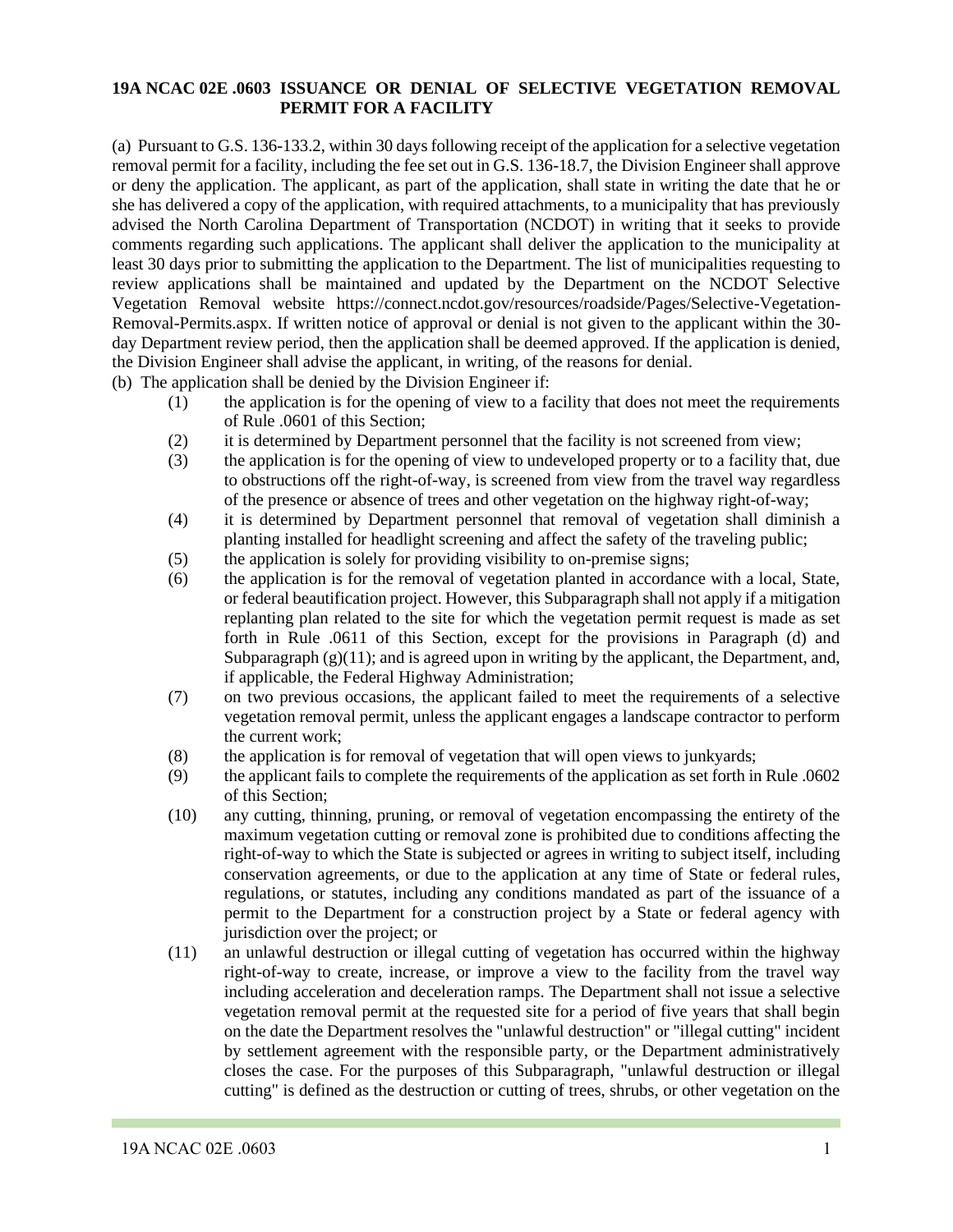State-owned or State-maintained rights-of-way by anyone other than the Department or its authorized agents, or without written permission of the Department.

*History Note: Authority G.S. 99E-30; 136-18(5); 136-18(7); 136-18(9); 136-93; 136-93.3; 136-130; Temporary Rule Eff. April 13, 1982 for a Period of 48 Days to Expire on June 1, 1982; Eff. June 1, 1982; Amended Eff. August 1, 2000; November 1, 1991; December 1, 1990; August 1, 1985; June 2, 1982; Temporary Amendment Eff. March 1, 2012; Amended Eff. January 1, 2015; November 1, 2012; Readopted Eff. June 1, 2020.*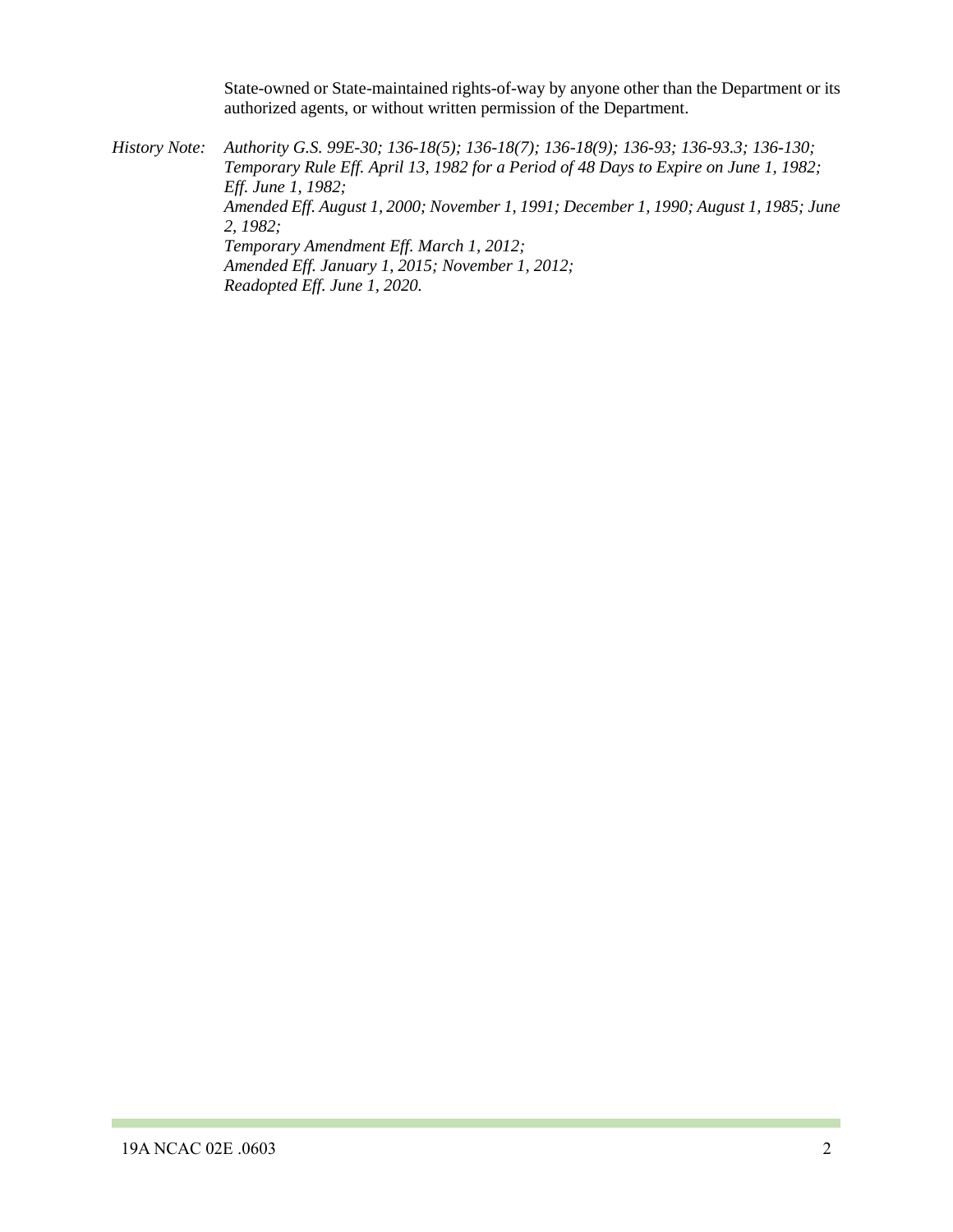### **19A NCAC 02E .0604 CONDITIONS OF SELECTIVE VEGETATION REMOVAL PERMIT FOR FACILITIES**

The following apply to the conditions of selective vegetation removal permit for facilities:

- (1) Selected vegetation, within the approved limits as set forth in Rule .0602(c) of this Section may be cut, thinned, pruned, or removed by the permittee in accordance with the standards set out in G.S. 136-133.4;
- (2) The permittee shall furnish a Performance Bond, certified check, or cashier's check made payable to North Carolina Department of Transportation (NCDOT) for the sum of two thousand dollars (\$2,000). The Performance Bond, certified check, or cashier's check shall cover all restoration of the right-of-way to the condition prior to the occurrence of the damage caused by the permittee or the permittee's agent, if damage occurs during the permitted selective vegetation removal. The Performance Bond, certified check, or cashier's check shall be paid with the application before each permit to cut vegetation is issued. The Performance Bond, certified check, or cashier's check shall run concurrently with the permit. The Performance Bond, certified check, or cashier's check shall be released after a final inspection of the work by the Department reveals that all work provided for and specified by the permit is found to be completed and, if damage is caused by the permittee or the permittee's agent, all damages to the right-of-way, including damage to fencing and other structures within the right-of-way, have been repaired or restored;
- (3) Companies that plan to apply for two or more permits may provide continuing bonds for the sum of one hundred thousand dollars (\$100,000) and that type of bond shall be kept on file by the Utilities Unit of the Department;
- (4) If the work is to be performed by any entity other than the permittee, either the permittee or the other entity shall furnish the Performance Bond, certified check, or cashier's check, as described in this Rule, for all work provided for and specified by the permit. Required forms for all bonds are available upon request from the Department and may be found on the NCDOT Selective Vegetation Removal website: https://connect.ncdot.gov/resources/roadside/Pages/Selective-Vegetation-Removal-Permits.aspx. Bonds shall be furnished with the selective vegetation removal application form, and to the official assigned to receive selective vegetation removal applications at the local North Carolina Department of Transportation, Division of Highways Office;
- (5) The permittee shall provide proof of liability insurance coverage of five million dollars (\$5,000,000). Whoever performs the work, the permittee, his or her contractor, or agent, shall maintain workers' compensation and vehicle liability insurance coverage. The permittee, his or her contractor, and agent shall be liable for any losses due to the negligence or willful misconduct of his or her agents, assigns, and employees. The permittee, in lieu of providing proof of liability insurance as described in this Item, may be shown as an additional insured on the general liability policy of the approved contractor or agent to perform the permitted work if the contractor or agent's policy provides five million dollars (\$5,000,000) in coverage, and the permittee provides the Department with proof of the coverage. The permittee, contractor, or agent providing the coverage shall also name the Department as an additional insured on its general liability policy, and provide the Department with a copy of the certificate showing the Department named as an additional insured. The required limit of insurance may be obtained by a single general liability policy, the combination of a general liability and excess liability, or an umbrella policy;
- (6) The permittee shall provide a document verifying the requested selective vegetation removal site location in relationship to corporate limits of a municipality. The document shall be a current geographic information system map of the nearest municipality, with color-coded boundary lines, a corresponding key or legend indicating corporate limits and territorial jurisdiction boundaries, and indicating the precise location of the business facility. The permittee shall also provide the property tax identification number for the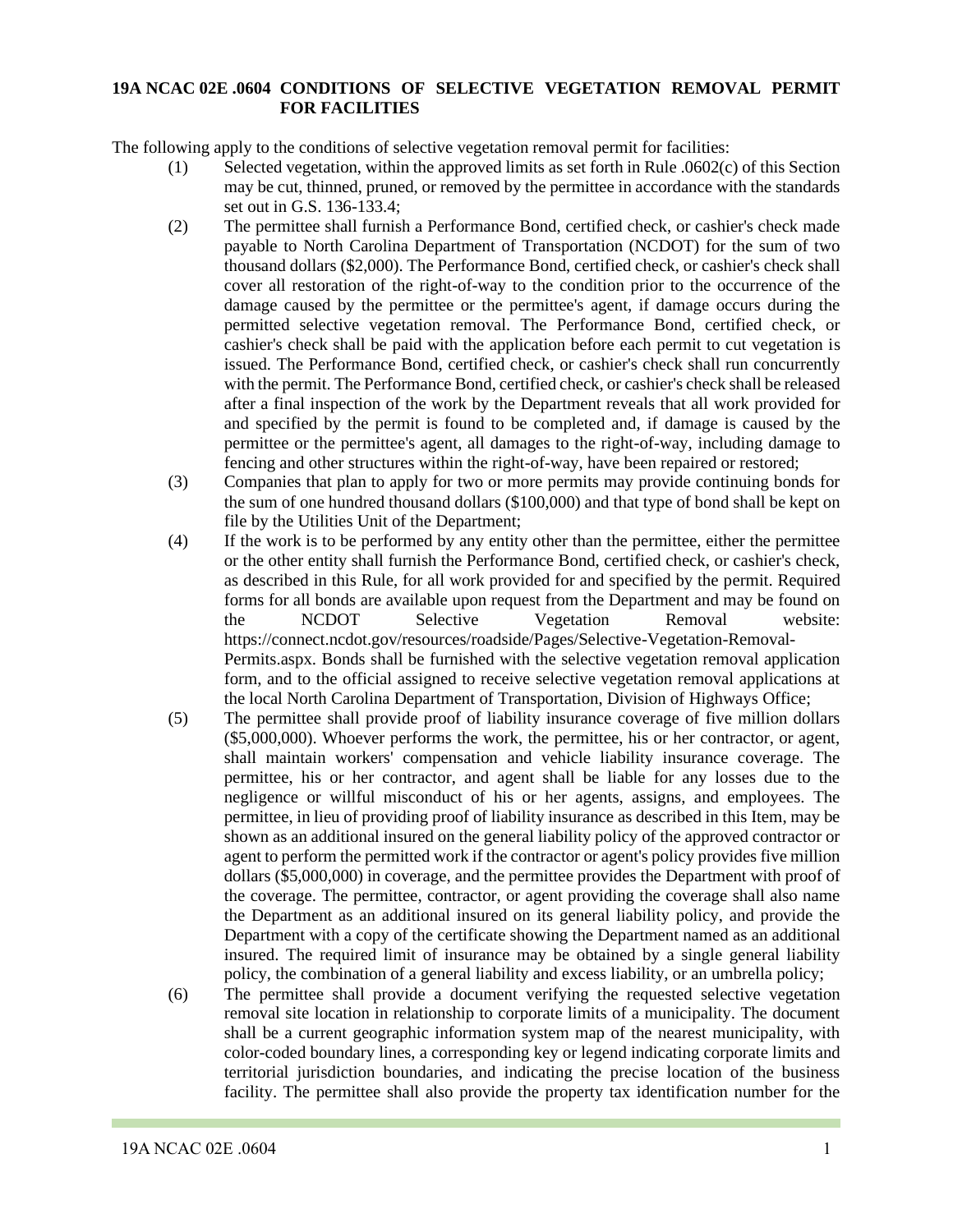parcel where the facility is located. The Department may require additional information if the boundary or facility location remains in question;

- (7) Access from the highway main travel way shall be allowed only for surveying or delineation work in preparation for and processing of an application for a selective vegetation removal permit;
- (8) The permittee shall perform site marking of the maximum vegetation cut or removal zone. The applicant shall mark the permitted cutting distances according to Rule .0602(c) of this Section. The two maximum points along the right-of-way boundary (or fence if there is a control of access fence) shall be marked with visible flagging tape. The two maximum points, corresponding to the beginning point and the ending point along the edge of the pavement of the travel way, perpendicular to the maximum points marked along the rightof-way boundary, shall be marked with spray paint. If the facility is located next to an acceleration or deceleration ramp, the two corresponding maximum points shall be marked along the edge of the pavement of the travel way of the ramp instead of the mainline of the roadway;
- (9) The permittee shall perform tagging of trees. The permittee shall tag with visible material or flagging any trees that screen the facility from view, have been requested to be cut, thinned, pruned, or removed within the maximum vegetation cut or removal zone, and have a diameter of four or more caliper inches, as measured at six inches above the ground and at the time of the application. Trees tagged for cutting, thinning, pruning, or removal shall match the trees shown on the required sketch of the requested vegetation cut or removal zone;
- (10) The Department may disapprove the requested cutting, thinning, pruning, or removal of selected trees that do not screen the facility from view from the roadway, and have a diameter of four or more caliper inches, as measured at six inches above the ground, at the time of the application. The Department shall make this determination by allowing selective thinning of tree density that opens the view to the facility or agritourism activities across the entire length of the maximum cut or removal zone, without complete removal of all trees and other vegetation. The Department shall disapprove cutting, thinning, pruning, or removal of trees that may have been tagged in error. If trees are disapproved for cutting, thinning, pruning, or removal, the Department shall specify those trees to the applicant during the site review. The applicant shall remove the tree flagging for the disapproved trees and submit to the Department, by electronic means (including electronic mail or facsimile), an amended version of the original sketch of the site, indicating the changes on the sketch, initialing, and dating the changes thereon;
- (11) If any cutting, thinning, pruning, or removal of vegetation from any portion of the entirety of the maximum vegetation cutting or removal zone is prohibited due to conservation easements, conditions, other restrictions affecting the right-of-way to which the State is subjected, written agreements, State or federal rules, regulations, statutes, or permits, the permittee shall comply with applicable easements, rules, regulations, statutes, or permits for those portions of vegetation:
	- (a) If applicable easements, rules, regulations, statutes, or permits allow certain degrees and methods of cutting, thinning, pruning, or removal for portions of vegetation, the permittee shall comply with applicable easements, State or federal rules, regulations, statutes, or permits, including equipment type specifications for those portions of vegetation; and
	- (b) Portions of the maximum cutting or removal zone not within an easement, nor applicable to rules, regulations, statutes, or permits regulating vegetation removal, and other activities shall be governed by standards set out in G.S. 136-93;
- (12) The permittee shall adhere to erosion control requirements, pursuant to G.S. 113, Article 4; entitled: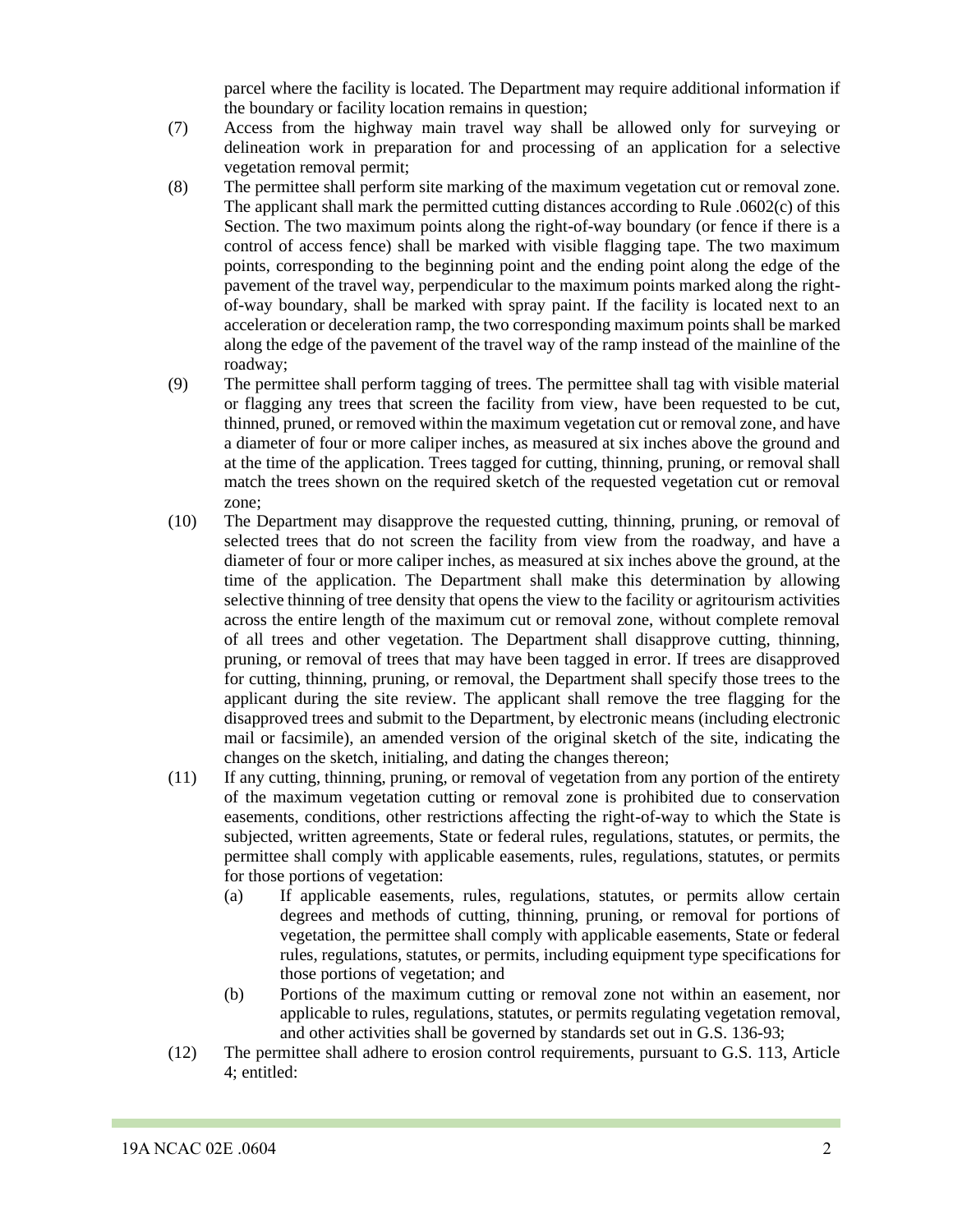- (13) A Division of Highways Inspector may be present while work is underway. The presence or absence of a Division of Highways inspector at the work site does not lessen the permittee's responsibility for conformity with the requirements of the permit. If a present inspector fails to acknowledge or identify work that does not conform with the requirements, this failure shall not prevent later notification to the permittee that the work is noncompliant with the permit;
- (14) A selective vegetation removal permit shall be secured for each applicable facility prior to performing any vegetation removal work. The permittee, its contractor, or agent shall have a copy of the selective vegetation removal permit on the work site at all times during any phase of selective vegetation cutting, thinning, trimming, pruning, removal, or planting operations;
- (15) If the Division Engineer or his or her representative observes unsafe operations, activities, or conditions, the Engineer shall suspend work. Work shall not resume until the unsafe operations, activities, or conditions have been eliminated or corrected. Failure to comply with any of the federal and State laws, ordinances, rules, or regulations governing safety and traffic control shall result in suspension of work. The permittee shall adhere to safety requirements, pursuant to G.S. 95, Article 16. Traffic control shall be in accordance with G.S. 136-30 and 19A NCAC 02B .0208;
- (16) The permittee, its contractor, or agent shall take measures to locate and protect utilities located within the highway right-of-way and within the work area of the selective vegetation removal zone. The permittee may be responsible for restoration of any losses or damages to utilities caused by any actions of the permittee, its contractors, or agents, and to the satisfaction of the utility owner;
- (17) Permits are valid for a period of one year and the permittee may cut, thin, prune, or remove vegetation more than one time during the permit year. If the applicant applies for and is approved for another permit at the same site during an existing permit year, the previous permit shall become null and void at the same time the new permit is issued;
- (18) The permittee shall provide to the Department a 48-hour notification before entering the right-of-way for any work covered by the conditions of the permit. The permittee shall schedule all work with the Department. The permittee shall notify the Department in advance of work scheduled for nights, weekends, and State holidays. The Department may modify the permittee's work schedule for nights, weekends, and State holidays. When the Department restricts construction in work zones for the safety of the traveling public, the Department shall deny access to the right-of-way for selective vegetation removal;
- (19) If work is planned in an active work zone, the permittee shall receive written permission from the contractor or the Department, if the Department's employees are performing the work. The permittee shall provide the Division Engineer with a copy of the written permission;
- (20) Sites with vegetation not presenting a hazard from falling tree parts and follow-up work shall be restricted to individual and manual-operated power equipment and hand-held tools;
- (21) The Department may allow use of power-driven vegetation removal equipment (such as excavator-based land clearing attachments, skid-steer cutters, and bucket trucks) if the Department determines that the use of such equipment will not cause safety hazards, any erosion, or damage to the right-of-way, and may allow access from the private property side to the right-of-way. Tree removal that presents a hazard from falling tree parts shall be performed in accordance with the current edition and subsequent amendments and editions of the American National Standard for Arboricultural Operations-Safety Requirements ANSI Z133;
- (22) The height of stumps remaining after tree removal shall not exceed four inches above the surrounding ground level. At the end of each workday, all vegetation that has been cut, thinned, or pruned at the site shall be removed or chipped and spread in accordance with G.S. 136-133.4; and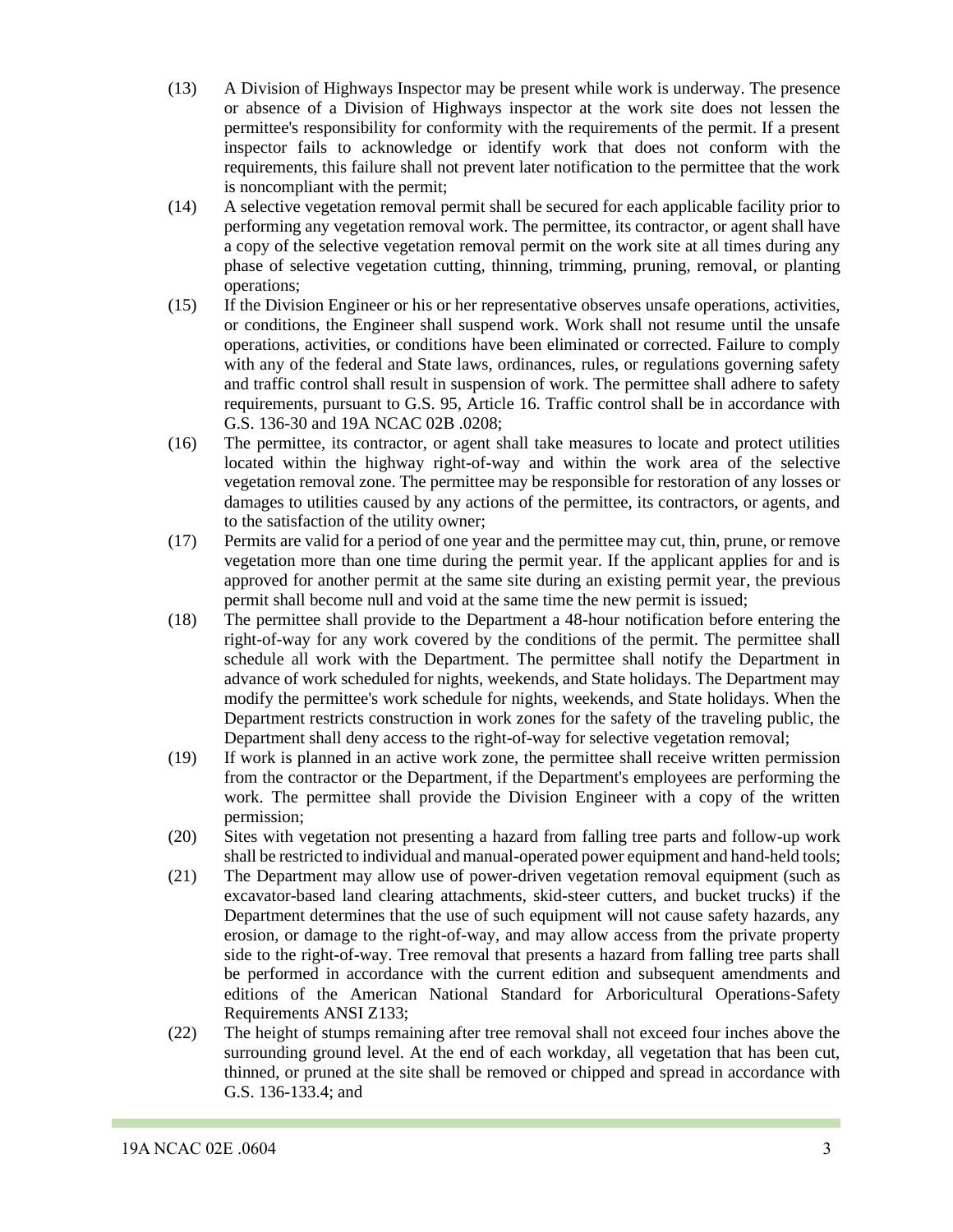(23) Upon completion of all work, the Department shall notify the permittee in writing of acceptance, terminate the permit, and return the Performance Bond, certified check, or cashier's check to the permittee. For replanting work, a different bond release schedule shall be applicable according to Rule .0611 of this Section. The permittee may terminate the permit at any time and request that the Department return the Performance Bond, certified check, or cashier's check. The termination and request for return of the Performance Bond, certified check, or cashier's check shall be made in writing and sent to the Division Engineer.

*History Note: Authority 136-18(5); 136-18(7); 136-18(9); 136-30; 136-93; 136-93.3; 136-133.4; Temporary Rule Eff. April 13, 1982 for a Period of 48 Days to Expire on June 1, 1982; Eff. June 1, 1982; Amended Eff. January 1, 2015; November 1, 2012; August 1, 2000; November 1, 1991; August 1, 1985; August 1, 1982; June 2, 1982; Readopted Eff. June 1, 2020.*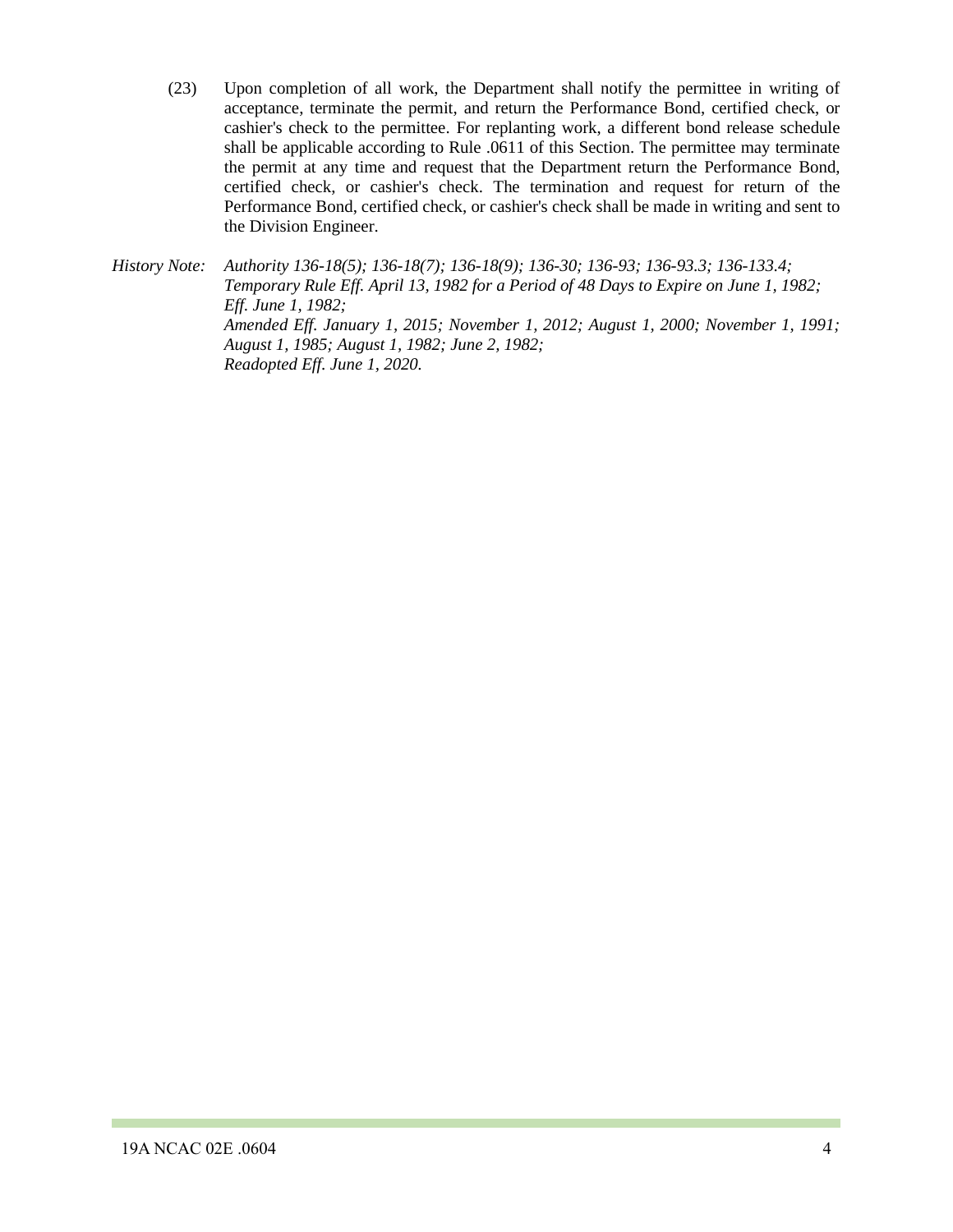### **19A NCAC 02E .0608 REQUESTS FOR SELECTIVE VEGETATION REMOVAL PERMITS FOR OUTDOOR ADVERTISING**

(a) Applications for selective vegetation cutting, thinning, pruning, or removal (exclusive of grasses) shall be made by the owner of an outdoor advertising sign permitted under G.S. 136-129(4) or (5), to the Division Engineer of the North Carolina Department of Transportation (NCDOT), Division of Highways. Applications shall be submitted in both printed and electronic form. Application submittal information for each county is found on the NCDOT Selective Vegetation Removal website: https://connect.ncdot.gov/resources/roadside/Pages/Selective-Vegetation-Removal-Permits.aspx. For sites within the corporate limits of a municipality that has previously advised the Department in writing that it seeks to review such applications, the applicant shall deliver the application to the municipality at least 30 days prior to submitting the application to the Department. Applications for selective vegetation removal permits shall include the following information consistent with G.S. 136-133.1:

- (1) the applicant contact information;
- (2) the outdoor advertising permit tag number and location of the sign;
- (3) if the sign is located on a ramp, the application shall indicate whether cut zone is modified or normal;
- (4) if an application is eligible for municipal review, and as a prerequisite to municipal review submittal, the application shall indicate the year the sign was erected. Upon request, the Department shall furnish the year of sign erection to the applicant. The Department may require additional proof if the year of the sign erection remains in question;
- (5) an indication of appropriate maximum cutting distance;
- (6) the applicant's desire to remove existing trees, if present. If existing trees are to be removed, such trees require compensation by either monetary reimbursement, removal of two nonconforming outdoor advertising signs, or a beautification and replanting plan as set out in Rule .0611 of this Section, and by submitting the Existing Tree Compensation Agreement form found on the NCDOT Selective Vegetation Removal website;
- (7) the site plan, if existing trees are to be cut, thinned, pruned, or removed;
- (8) if existing trees are to be cut, thinned, pruned, or removed, the additional required form includes applicant contact information, permit tag number, sign location, the number, caliper inches, and monetary value of existing trees to be cut, thinned, pruned, or removed, as determined by G.S. 136-93.2, and indication of compensatory choice;
- (9) the additional form for existing tree removal, based on the compensatory choice made, also requires submittal of either a payment check in the amount of the tree loss monetary value, indication of the two nonconforming outdoor advertising signs to be surrendered, or agreement to submit a beautification replanting plan to the Department. Compliance with the compensatory choice shall be required before the selective vegetation removal permit can be approved;
- (10) a municipal review indication, if applicable;
- (11) the requested use of and site access for power-driven equipment in accordance with Rule .0610(23) of this Section;
- (12) the performance bond or certified check or cashier's check pursuant to G.S. 136-93;
- (13) if using a contractor for vegetation removal work, identify the contractor and his or her qualifications if the contractor is not listed on the Department's website directory of qualified transportation firms;
- (14) a payment of the non-refundable two hundred dollar (\$200.00) permit fee, pursuant to G.S. 136-18.7;
- (15) the certificate of liability, proof of workers' compensation, and vehicle liability insurance coverage;
- (16) the geographic information system document, property tax identification number to verify location of sign in relation to municipal limits, and territorial jurisdiction boundary;
- (17) a verification of on-site marking and tree-tagging requirements;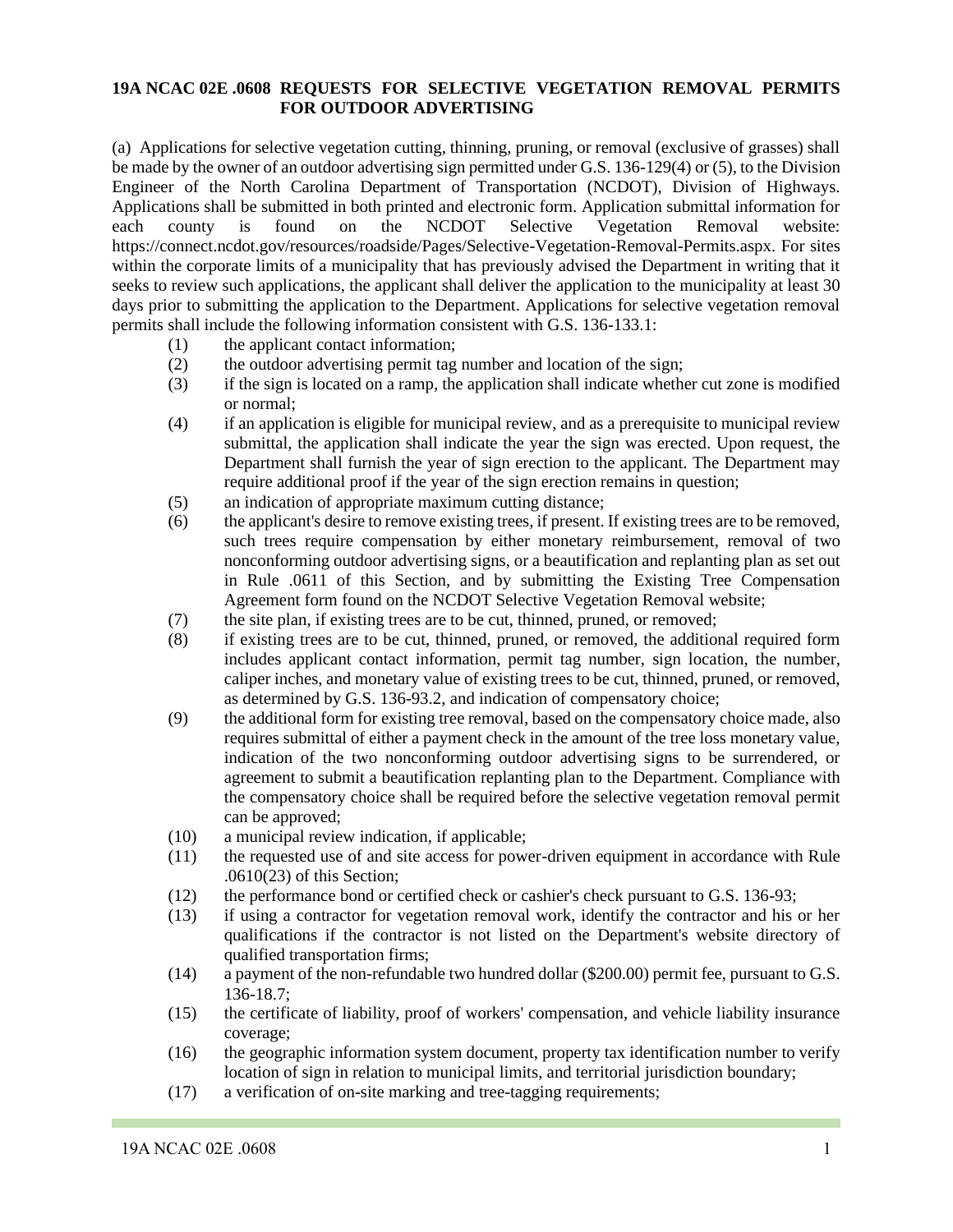- (18) if the cutting request is for a modified cut zone along a highway ramp, a diagram of the cut zone is required unless the diagram is included on a site plan, and calculations are required comparing the modified cut zone to the normal cut zone;
- (19) if the Department disputes the site plan, the Department may request additional information pursuant to G.S. 136-133.1(c);
- (20) if applicable, certification that the applicant has permission from the adjoining landowner(s) to access their private property for the purpose of conducting selective vegetation removal permit activities; and
- (21) the applicant's notarized signature.

(b) The selective vegetation removal request may be reviewed on site by Department personnel and a representative of the applicant.

*History Note: Authority G.S. 136-18(5); 136-18(7); 136-18(9); 136-18.7; 136-93; 136-130; 136-133.1; 136-133.2; Temporary Adoption Eff. March 1, 2012; Eff. November 1, 2012; Amended Eff. January 1, 2015; Readopted Eff. June 1, 2020.*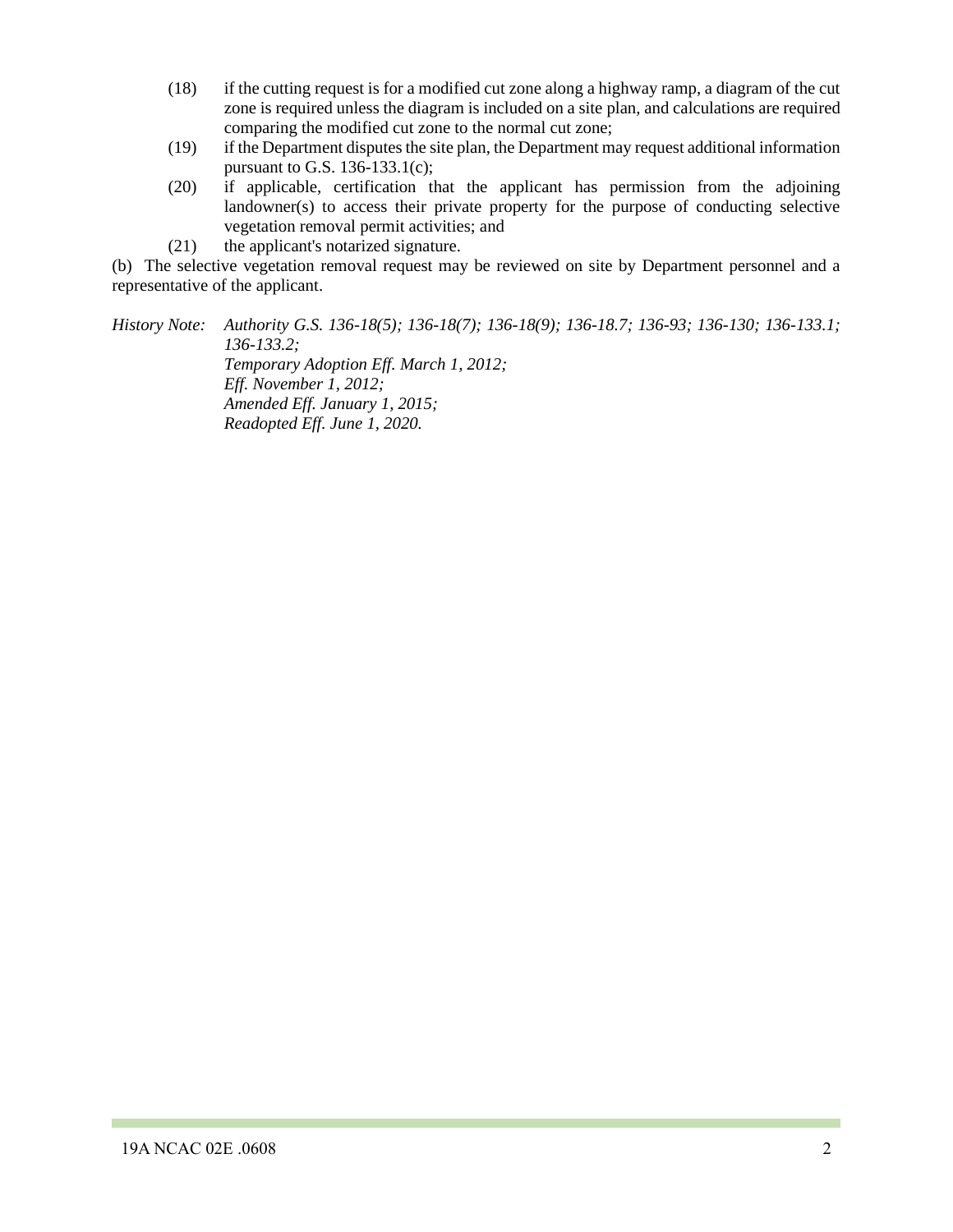#### **19A NCAC 02E .0609 ISSUANCE OR DENIAL OF SELECTIVE VEGETATION REMOVAL PERMIT FOR OUTDOOR ADVERTISING**

(a) Pursuant to G.S. 136-133.2, within 30 days following receipt of the application for a selective vegetation removal permit for outdoor advertising, including the fee set out in G.S. 136-18.7, the Division Engineer shall approve or deny the application.

- (b) The application shall be denied by the Division Engineer if:
	- (1) the application is for an outdoor advertising location where the outdoor advertising permit is less than two years old pursuant to G.S. 136-133.2;
	- (2) the application is for the opening of a view to a sign that has been declared illegal pursuant to G.S. 136-134, whose permit has been revoked, or is currently involved in litigation with the Department;
	- (3) it is determined by Department personnel that removal of vegetation shall diminish a planting installed for headlight screening and affect the safety of the traveling public;
	- (4) the application is for the removal of vegetation planted in accordance with a local, State, or federal beautification project prior to September 1, 2011 or prior to the issuance of an outdoor advertising permit for the erection of the applicable outdoor advertising structure, whichever date is later, unless a mitigating replanting plan related to the site for which the vegetation permit request is made, as set forth in Rule .0611 of this Section, except for the provisions in Paragraph (d) and Subparagraph  $(g)(11)$ ; and is agreed upon in writing by the applicant, the Department, and, if applicable, the Federal Highway Administration;
	- (5) on two previous occasions, the applicant failed to meet the requirements of a selective vegetation removal permit, unless the applicant engages a landscape contractor to perform the current work;
	- (6) the application is for removal of vegetation that will open views to junkyards;
	- (7) the requested site is subject to a five-year moratorium for willful failure to substantially comply with all requirements specified in a prior selective vegetation removal permit pursuant to G.S. 136-133.4(e);
	- (8) the applicant fails to complete the requirements of the application as set forth in Rule .0608 of this Section;
	- (9) any cutting, thinning, pruning, or removal of vegetation encompassing the entirety of the maximum vegetation cutting or removal zone is prohibited due to conditions affecting the right-of-way to which the State is subjected or agrees in writing to subject itself, including conservation agreements, prior to September 1, 2011 or prior to the issuance of an outdoor advertising permit for the erection of the applicable outdoor advertising structure, whichever date is later, or due to the application at any time of State statutes or rules or federal statutes or regulations, including any conditions mandated as part of the issuance of a permit to the Department for a construction project by a federal or State agency with jurisdiction over the construction project. The Department may mitigate within the rightof-way in the cut zone of a permitted outdoor advertising structure so long as trees and other plant materials for mitigation may not be of a projected mature height to decrease the visibility of a sign face, and such mitigation vegetation may not be cut or removed pursuant to a selective vegetation removal permit; or
	- (10) a modified vegetation removal zone application request along acceleration or deceleration ramps is not in accordance with G.S. 136-133.1(a1) or Rule .0612 of this Section.

*History Note: Authority G.S. 136-18(5); 136-18(7); 136-18(9); 136-93; 136-130; 136-133.1(a1); 136- 133.2; 136-133.3; 136-133.4; 136-134; Temporary Adoption Eff. March 1, 2012; Eff. February 1, 2013; Amended Eff. January 1, 2015; Readopted Eff. June 1, 2020.*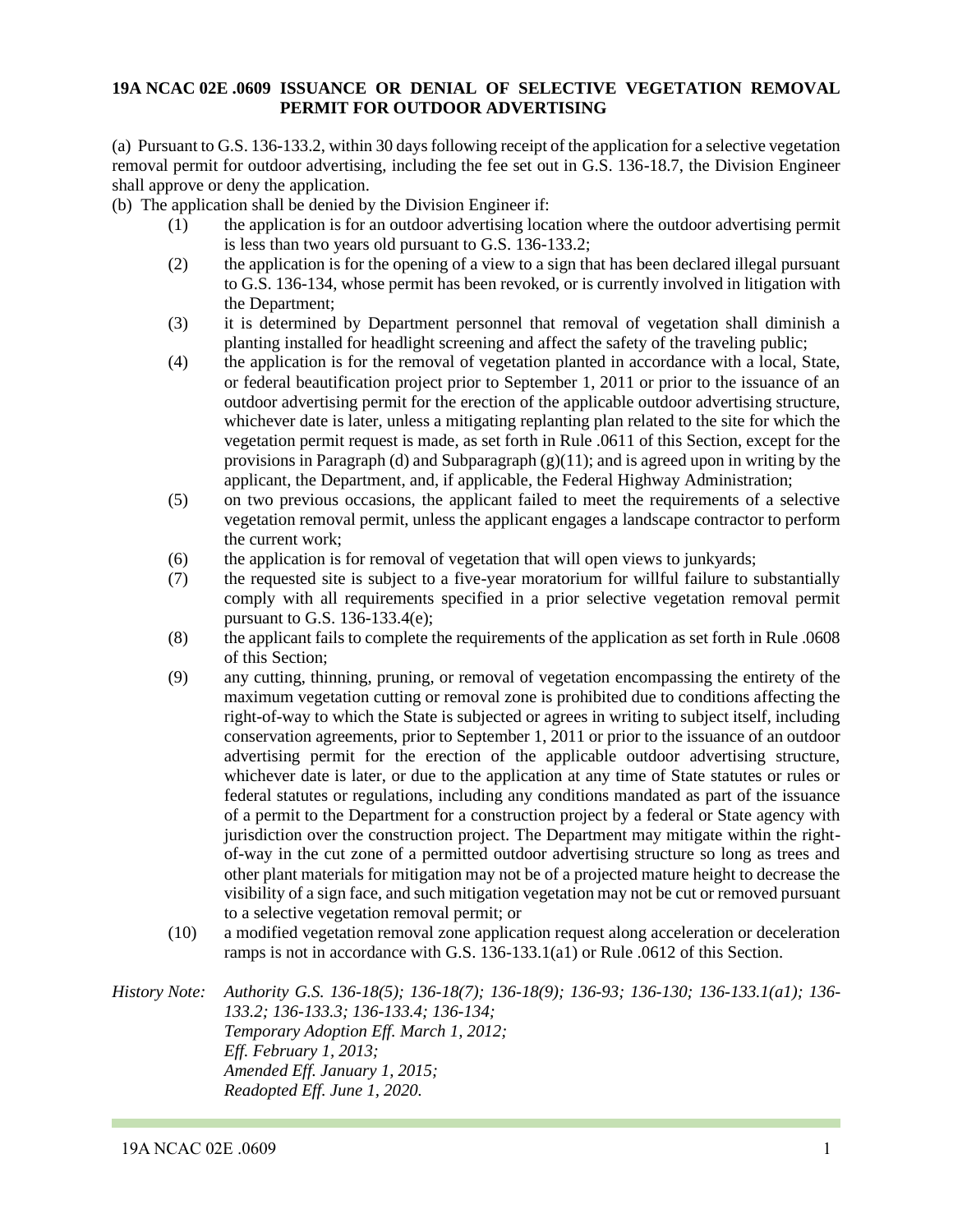### **19A NCAC 02E .0610 CONDITIONS OF SELECTIVE VEGETATION REMOVAL PERMITS FOR OUTDOOR ADVERTISING**

The following apply to the conditions of selective vegetation removal permits for outdoor advertising:

- (1) Selected vegetation, as defined in G.S. 136-133.1(b), may be cut, thinned, pruned, or removed in accordance with the standards set out in G.S. 136-133.4;
- (2) The permittee shall furnish a Performance Bond, certified check, or cashier's check made payable to North Carolina Department of Transportation (NCDOT) for the sum of two thousand dollars (\$2,000). The Performance Bond, certified check, or cashier's check shall cover all restoration of the right-of-way to the condition prior to the occurrence of the damage caused by the permittee or the permittee's agent, if damage occurs during the permitted selective vegetation removal. The Performance Bond, certified check, or cashier's check shall be paid with the application before each permit to cut vegetation is issued. The Performance bond, certified check, or cashier's check shall run concurrently with the permit. The Performance Bond, certified check, or cashier's check shall be released after a final inspection of the work by the Department reveals that all work provided for and specified by the permit is found to be completed and, if damage is caused by the permittee or the permittee's agent, all damages to the right-of-way, including damage to fencing and other structures within the right-of-way, have been repaired or restored;
- (3) Companies that plan to apply for two or more permits may provide continuing bonds for the sum of one hundred thousand dollars (\$100,000) and that type of bond shall be kept on file by the Utilities Unit of the Department;
- (4) If the work is to be performed by any entity other than the sign owner or permittee, either the permittee or the other entity shall furnish the Performance Bond, certified check, or cashier's check, as described in this Rule, for all work provided for and specified by the permit. Required forms for all bonds are available upon request from the Department, or on the NCDOT Selective Vegetation Removal website: https://connect.ncdot.gov/resources/roadside/Pages/Selective-Vegetation-Removal-Permits.aspx. Bonds shall be furnished with the selective vegetation removal application form to the official assigned to receive selective vegetation removal applications at the local North Carolina Department of Transportation, Division of Highways Office;
- (5) The permittee shall provide proof of liability insurance coverage of five million dollars (\$5,000,000). Whoever performs the work, the permittee, his or her contractor, or agent shall maintain workers' compensation and vehicle liability insurance coverage. The permittee, his or her contractor, and agent shall be liable for any losses due to the negligence or willful misconduct of his or her agents, assigns, or employees. The permittee, in lieu of providing proof of liability insurance as described in this Item, may be shown as an additional insured on the general liability policy of the approved contractor or agent to perform the permitted work if the contractor or agent's policy provides five million dollars (\$5,000,000) in coverage, and the permittee provides the Department with proof of the coverage. The permittee, contractor, or agent providing the coverage shall also name the Department as an additional insured on its general liability policy, and provide the Department with a copy of the certificate showing the Department named as an additional insured. The required limit of insurance may be obtained by a single general liability policy, the combination of a general liability and excess liability, or an umbrella policy;
- (6) The permittee shall provide a document verifying the requested selective vegetation removal site location in relationship to corporate limits of a municipality, pursuant to G.S. 136-133.1(a)(5). The document shall be a current geographic information system map of the nearest municipality, with color-coded boundary lines, a corresponding key or legend indicating corporate limits, territorial jurisdiction boundaries, and indicating the precise location of the outdoor advertising structure. The permittee shall provide the property tax identification number for the parcel where the outdoor advertising structure is located. The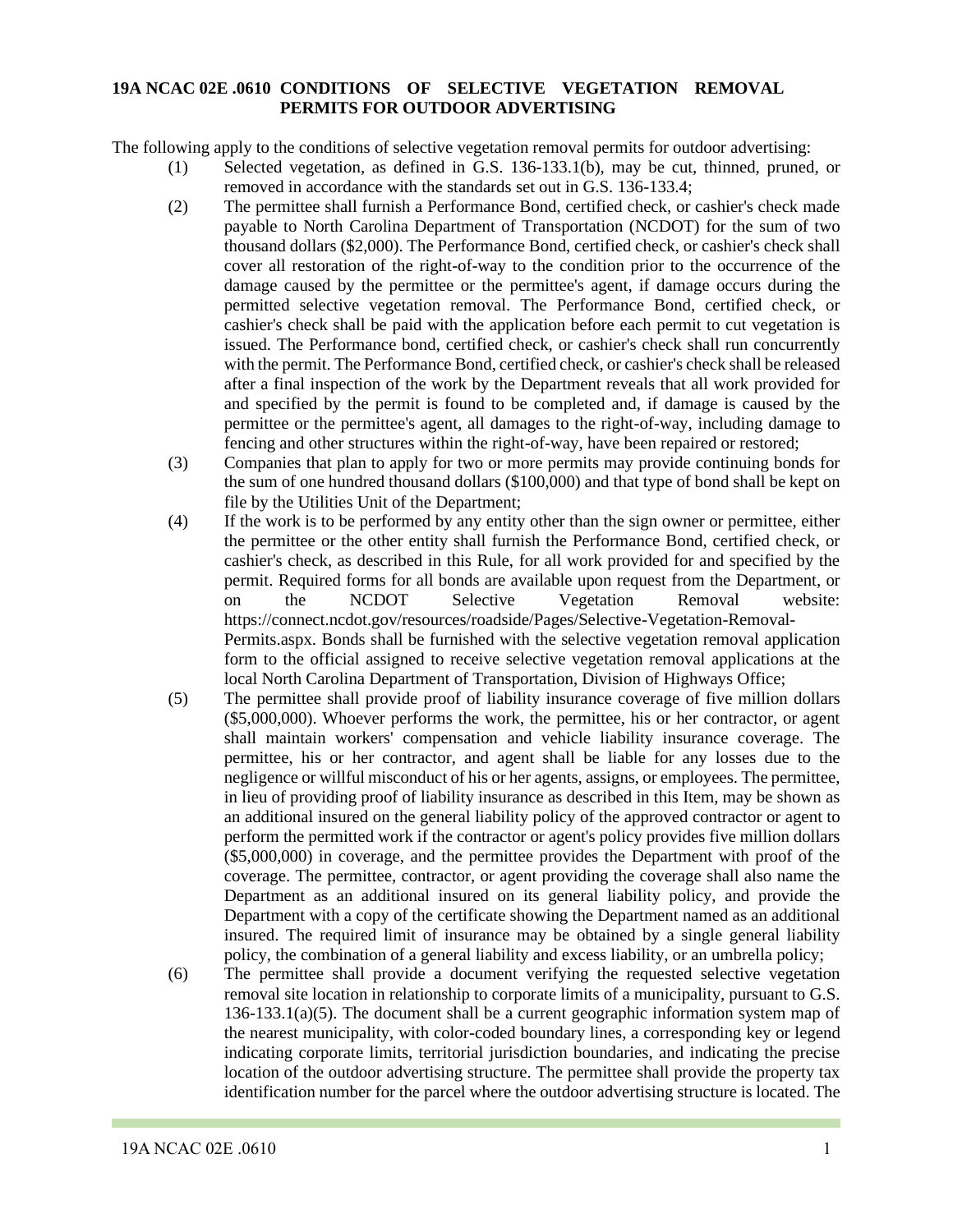Department may require additional information if the boundary or sign location remains in question;

- (7) The permittee shall perform site marking of the maximum vegetation cut or removal zone. The applicant shall mark the proper permitted cutting distances according to G.S. 136-  $133.1(a)(1) - (6)$ . Points A & B along the right-of-way boundary (or fence if there is a control of access fence) shall be marked with visible flagging tape. Points C, D, and E along the edge of the pavement of the travel way shall be marked with spray paint, including the actual distances. If the sign is located at an acceleration or deceleration ramp, points C, D, and E shall be marked along the edge of the pavement of the travel way of the ramp instead of the mainline of the roadway;
- (8) The permittee shall perform tagging of trees. The permittee shall tag with a visible material or flagging all trees, including existing trees and other trees that are, at the time of the selective vegetation removal application, greater than four inches in diameter as measured six inches from the ground and requested to be cut, thinned, pruned, or removed. The applicant shall tag the existing trees (the exact same existing trees as on the site plan) that are desired to be cut, thinned, pruned, or removed with visible material or contrasting colored flagging. The permittee shall denote on the site plan or application the colors of flagging used to mark each category of trees;
- (9) If there are existing trees requested for removal, the permittee shall satisfy the following before any work may be performed:
	- (a) submit the reimbursement to the Department pursuant to G.S. 136-133.1(d) in a cashier's check or certified check;
	- (b) fully disassemble two non-conforming outdoor advertising signs, their supporting structures, and return the outdoor advertising permits tags to the Department pursuant to G.S. 136-133.1(d); or
	- (c) obtain Departmental approval for the replanting plan in accordance with G.S. 136- 133.1(e) and Rule .0611 of this Section;
- (10) Should the vegetation removal permit be approved and tree removal is scheduled, the sign owner shall cut all disputed tree stumps in a level, horizontal manner, uniformly across the stump, and at a four inch height, so that tree rings may be counted, by the applicant or the Department, to determine the age of the tree;
- (11) After a tree is removed and the applicant or the Department discovers, based on the number of rings in the tree stump, an error in the tree survey report or site plan, the Department shall request an amendment to the tree survey report or site plan, a redetermination shall be made by the Department, pursuant to G.S. 136-133.1(d) and (e), and the applicant shall be subject to that redetermination;
- (12) For purposes of this Rule, the portion of the cut or removal zone means that the cut or removal zone shall be less than the entirety of the cut or removal zone. Where any portion of the cut or vegetation removal zone is restricted for the following reasons in this Item, the permittee shall comply with applicable conditions, mitigation requirements, rules, statutes, or permit requirements related to cutting, thinning, pruning, or removal of vegetation within the right-of-way:
	- (a) the State is subjected to or agrees in writing to subject itself to conditions affecting the right-of-way, including conservation agreements, prior to September 1, 2011, or prior to the issuance of an outdoor advertising permit for the erection of the applicable outdoor advertising structure, whichever date is later;
	- (b) applicable State or federal statutes, rules, or regulations, including any conditions mandated as part of the issuance of a permit to the Department for a construction project by a federal or State agency with jurisdiction over the construction project prohibit vegetation removal;
	- (c) mitigation within the right-of-way in the cut zone of a permitted outdoor advertising structure prohibits vegetation removal; however, trees and other plant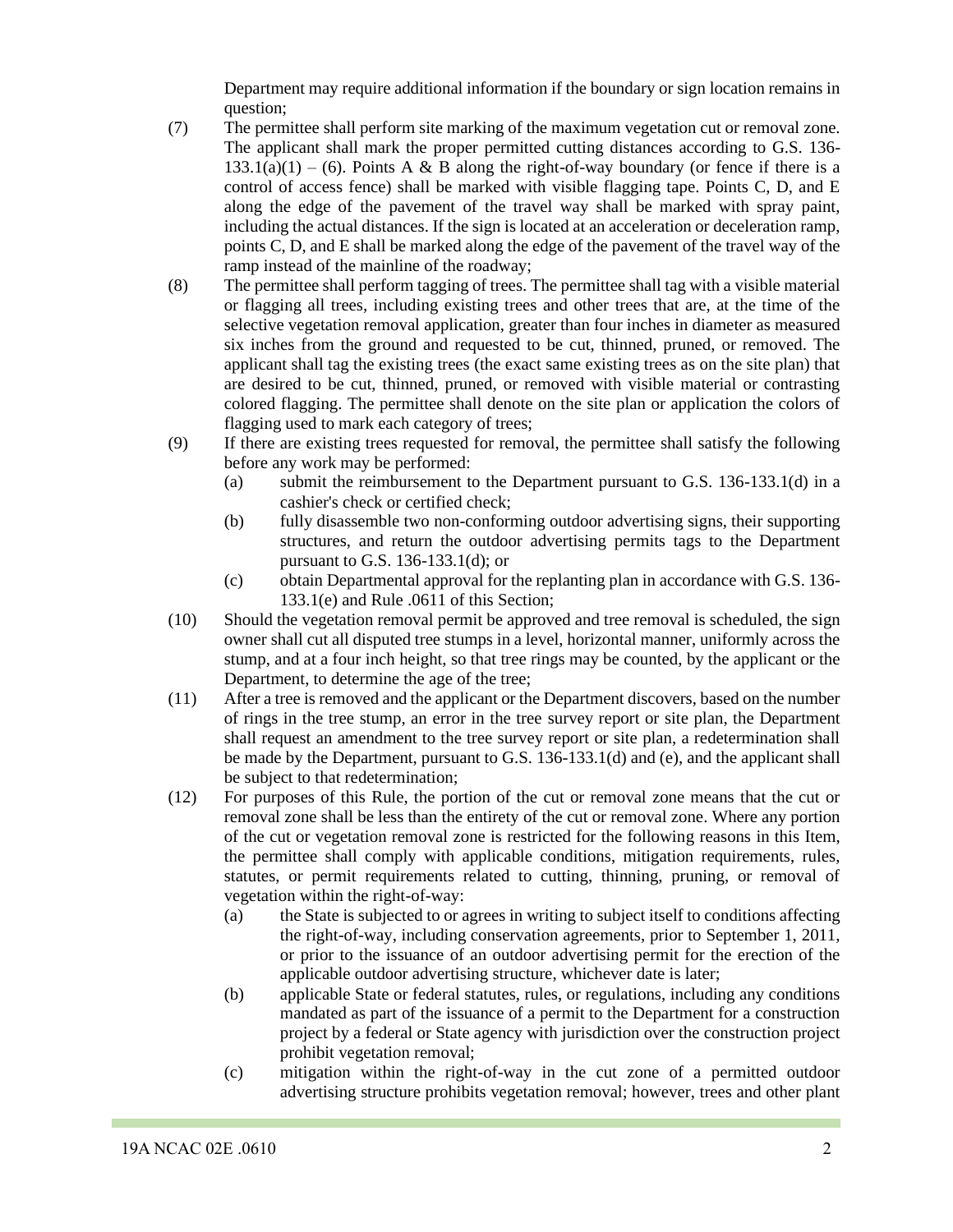materials for mitigation may not be of a projected mature height to decrease the visibility of a sign face; or

- (d) If the reasons set forth in Sub-items (12)(a), (b), and (c) of this Rule allow certain degrees and methods of cutting, thinning, pruning, or removal for portions of vegetation, the permittee shall comply with the conditions of this Item, including equipment type for those portions of the cutting or removal zone. Vegetation removal for portions of the maximum cutting or removal zone not affected by the reasons set forth in Sub-items  $(12)(a)$ , (b) and (c) of this Rule shall be governed by standards set out in G.S. 136-93;
- (13) The permittee shall adhere to erosion control requirements, pursuant to G.S. 113A, Article 4;
- (14) A Division of Highways Inspector may be present while work is underway. The presence or absence of a Division of Highways inspector at the work site does not lessen the permittee's responsibility for conformity with the requirements of the permit. If a present inspector fails to acknowledge or identify work that does not conform with the requirements, this failure shall not prevent later notification to the permittee that the work is noncompliant with the permit;
- (15) A selective vegetation removal permit shall be secured for each applicable outdoor advertising site prior to performing any vegetation removal work;
- (16) If the Division Engineer or his or her representative observes unsafe operations, activities, or conditions, the Engineer shall suspend work. Work shall not resume until the unsafe operations, activities, or conditions have been eliminated or corrected. Failure to comply with any of the federal and State laws, ordinances, rules, and regulations governing safety and traffic control shall result in suspension of work. The permittee shall adhere to safety requirements, pursuant to G.S. 95, Article 16. Traffic control shall be in accordance with G.S. 136-30 and 19A NCAC 02B .0208;
- (17) The applicant shall certify that he or she has permission from the adjoining landowner(s) to access the private property for the purpose of conducting activities related to the selective vegetation removal permit application;
- (18) The permittee, its contractor, or agent shall have a copy of the selective vegetation removal permit on the work site at all times during any phase of selective vegetation cutting, thinning, trimming, pruning, removal, or planting operations;
- (19) The permittee, its contractor, or agent shall take measures to locate and protect utilities within the highway right-of-way and within the work area of the selective vegetation removal zone. The permittee may be responsible for restoration of any losses or damages to utilities caused by any actions of the permittee, its contractors, or agents, and to the satisfaction of the utility owner;
- (20) Permits are valid for a period of one year and the permittee may cut, thin, prune, or remove vegetation more than one time during the permit year. If the applicant applies for and is approved for another permit at the same site during an existing permit year, the previous permit shall become null and void at the same time the new permit is issued;
- (21) The permittee shall provide to the Department a 48-hour notification before entering the right-of-way for any work covered by the conditions of the permit. The permittee shall schedule all work with the Department. The permittee shall notify the Department in advance of work scheduled for nights, weekends and State holidays. The Department may modify the permittee's work schedule for nights, weekends, and State holidays. When the Department restricts construction in work zones for the safety of the traveling public, the Department shall deny access to the right-of-way for selective vegetation removal;
- (22) If work is planned in an active work zone, the permittee shall receive written permission from the contractor or the Department if the Department's employees are performing the work. The permittee shall provide the Division Engineer with a copy of the written permission;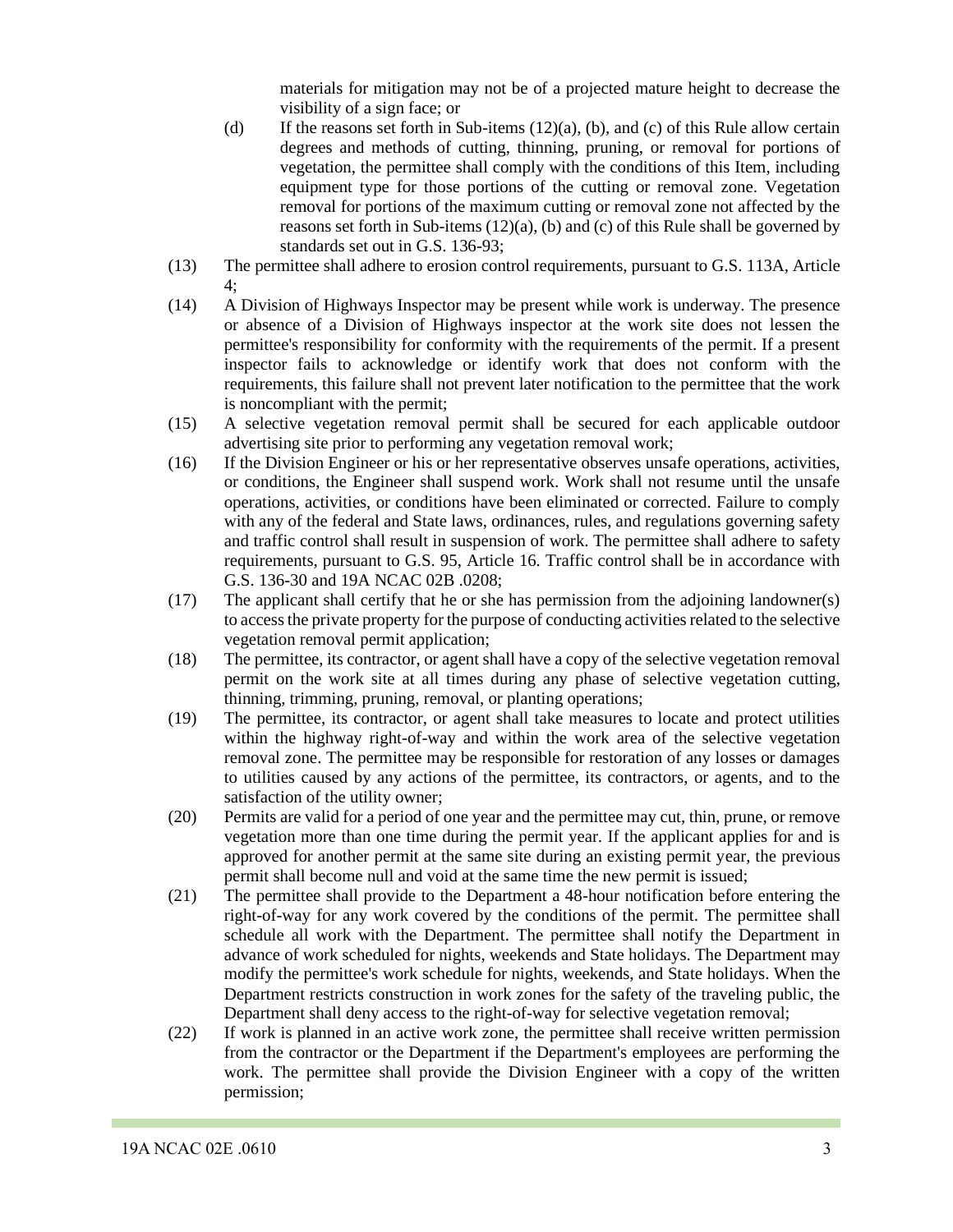- (23) An applicant shall be allowed to use individual and manual-operated power equipment and hand held tools at any site during initial cutting or removal of vegetation or while maintaining a site during the duration of a selected vegetation removal permit. The Department may allow use of power-driven vegetation removal equipment (such as excavator-based land clearing attachments, skid-steer cutters, and bucket trucks) if the Department determines that the use of such equipment will not cause safety hazards, any erosion, or damage to the right-of-way, and may allow access from the private property side to the right-of-way. Tree removal that presents a hazard from falling tree parts shall be performed in accordance with the current edition of the American National Standard for Arboricultural Operations-Safety Requirements ANSI Z133;
- (24) The height of stumps remaining after tree removal shall not exceed four inches above the surrounding ground level. At the end of each workday, the work site shall be left with all vegetation cut, thinned, or pruned at the site either removed or chipped and spread in accordance with G.S. 136-133.4; and
- (25) Upon completion of all work, the Department shall notify the permittee in writing of acceptance, terminate the permit, and return the Performance Bond, certified check, or cashier's check to the permittee. For replanting work, a different bond release schedule shall be applicable according to Rule .0611 of this Section. The permittee may terminate the permit at any time and request that the Department return of the Performance Bond, certified check, or cashier's check. The termination and request for return of the Performance Bond, certified check, or cashier's check shall be made in writing and sent to the Division Engineer.
- *History Note: Authority G.S. 136-18(5); 136-18(7); 136-18(9); 136-93; 136-93.2; 136-127; 136-130; 136-133.1; 136-133.2; 136-133.3; 136-133.4; Temporary Adoption Eff. March 1, 2012; Eff. February 1, 2013; Amended Eff. January 1, 2015; Readopted Eff. June 1, 2020.*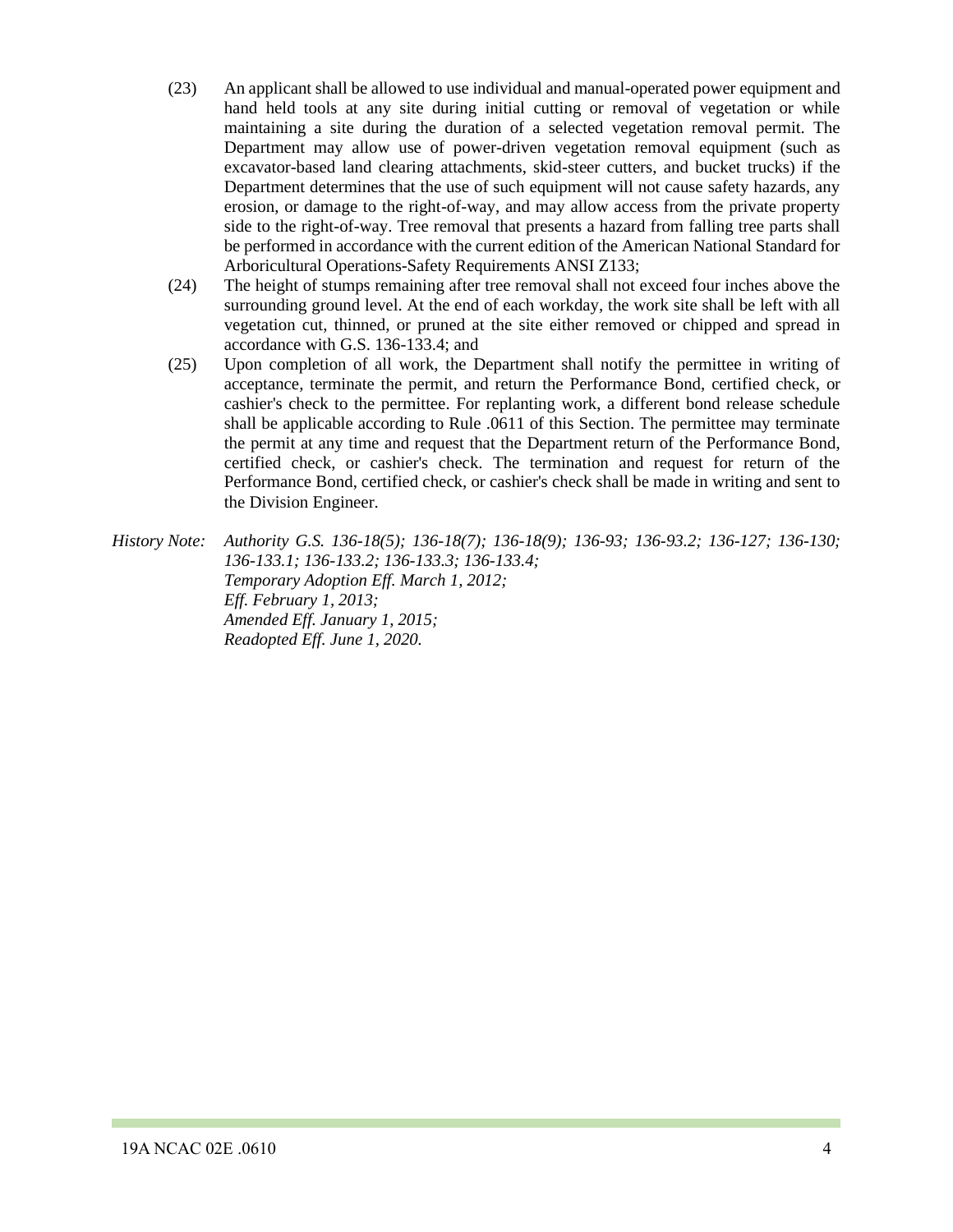## **19A NCAC 02E .0611 BEAUTIFICATION AND REPLANTING REQUIREMENTS FOR SELECTIVE VEGETATION REMOVAL PERMITS**

(a) Any site with a valid selective vegetation removal permit issued pursuant to G.S. 136-93(b) qualifies for a beautification and replanting plan as set forth in G.S. 136-133.1(e).

(b) For future selective vegetation removal applications at replanted sites, replanted materials may be removed only if partially blocking the view to a sign face. In this case, the Department shall require plant substitutions on a one-for-one basis. All requests for plant substitutions shall be approved by the Department and installed according to the rules in this Section.

(c) Submittal of a site plan shall be in accordance with G.S. 136.133.1(c).

(d) This Paragraph applies to all replanting plans except mitigating replanting plans as specified in Rules .0603(b)(6) and .0609(b)(4) of this Section. The caliper inches of existing trees to be removed, according to the applicant's site plan, shall equal the caliper inches to be replanted, by the applicant at the outdoor advertising site, and from which existing trees are requested to be removed. If the caliper inches of existing trees from the site plan exceed the density of the Department's replanting site design, the excess caliper inches of trees shall be delivered by the applicant to the Department according to the schedule described in Subparagraph (g)(6) of this Rule. If plant material other than trees is proposed, the Department may consider such substitution for the required caliper inches.

(e) For sites that qualify according to the replanting criteria described in this Rule, the Department shall consult with the applicant and any local government that has requested to review and provide comments on selective vegetation removal applications pursuant to G.S. 136-93(d), or has notified the Department of its desire to review and provide comments on beautification and replanting plans. The local government shall be given 15 days to review and provide comments on beautification and replanting plans. If the local government provides comments on a beautification and replanting plan, the Department shall take the comments into consideration. If the local government does not make a request for a review, the criteria stated in the rules in this Section shall be followed for replanting determination.

(f) In consideration of differences in outdoor advertising sign structure heights, business facilities, or agritourism activities, the Department shall maintain on file regionalized landscape design plans and plant lists as a guide for applicants. The applicant may submit one of the Department's plans or a proposed beautification and replanting plan prepared and sealed by a North Carolina licensed landscape architect. The Department's written approval shall be based upon the current edition of the American Standard for Nursery Stock ANSI Z60.1 for a minimum of a 1.5 caliper inch replanted tree, of the beautification, replanting, and maintenance plan shall allow the applicant to proceed with requested vegetation cutting, thinning, pruning, or removal at the site. If plant material other than trees is proposed, the Department may consider such substitution for the required caliper inches. The American Standard for Nursery Stock ANSI Z60.1, approved by the American National Standards Institute and published by the American Horticulture Association is hereby incorporated by reference, including subsequent amendments and editions. The document may be accessed at no cost at americanhort.org/page/standards. The mailing address for AmericanHort is 2130 Stella Ct, Columbus, OH 43215.

(g) The approved beautification and replanting plan becomes a part of the selective vegetation removal permit pursuant to G.S. 136-93(b) and 136-133.1(e). All permit requirements shall continue to apply until all replanting and establishment requirements are satisfied and accepted in writing by the Department. The Department shall approve the replanting portion of the selective vegetation removal permit in writing and detail the requirements of the beautification and replanting plan. The following shall be required:

(1) The work for initial plantings and all future replacements by the permittee or any of their employees, agents, or assigns shall be in accordance with the current edition of the American National Standard for Tree Care Operations-Transplanting ANSI A300 (Part 6), Planting and Transplanting except as stipulated in this Rule. The American National Standard for Tree Care Operations-Transplanting ANSI A300 (Part 6), approved by the American National Standards Institute and published by the Tree Care Industry Association, Inc. is hereby incorporated by reference, including subsequent amendments and editions. Copies of the Standard may be obtained from the Tree Care Industry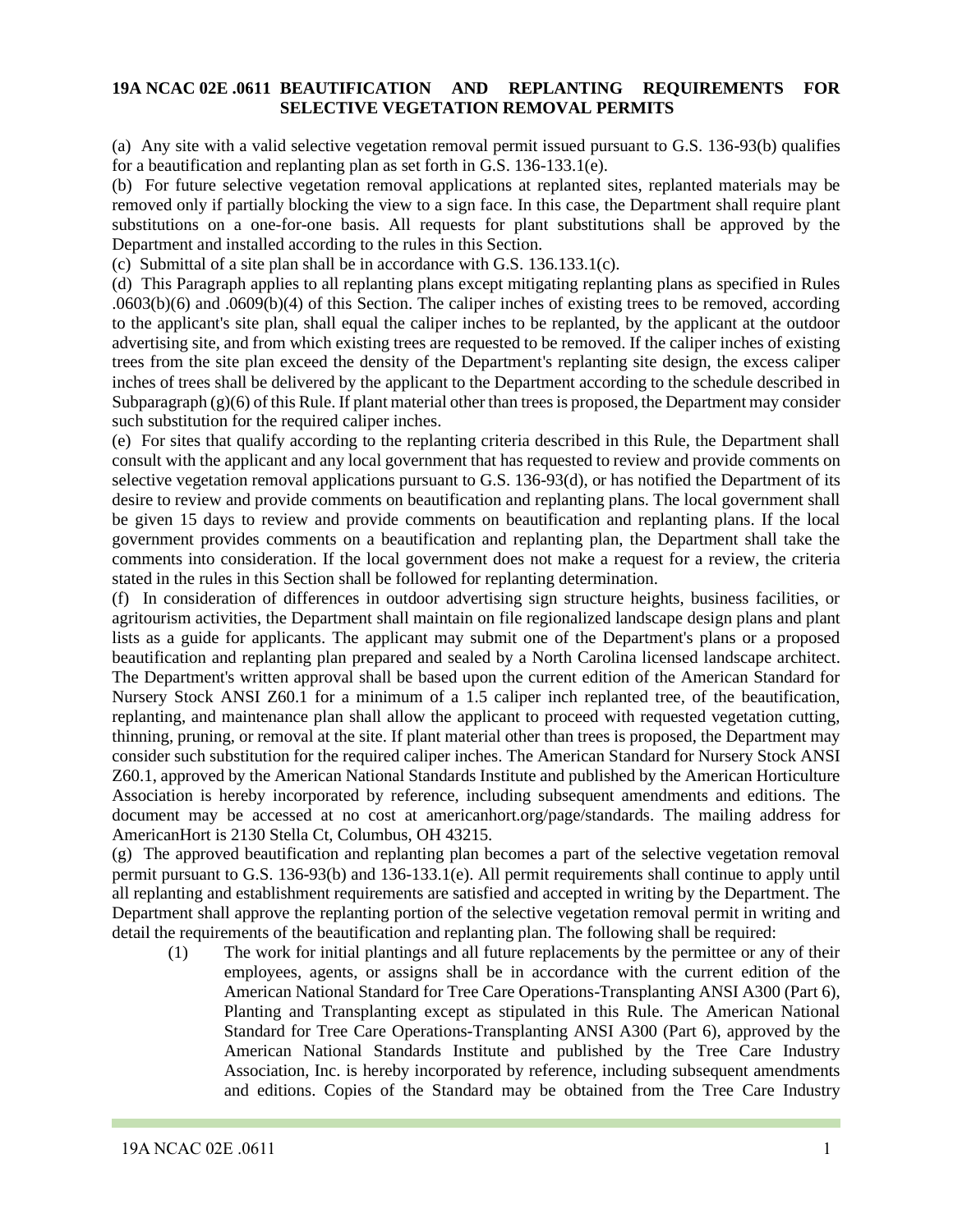Association, Inc. for a twenty dollar (\$20.00) cost. The Tree Care Industry Association, Inc. (TCIA) can be contacted at 670 North Commercial Street, Suite #201, Manchester, NH 03101 or at this website: www.tcia.org/TCIA/SHOP. Initial and replacement planting may be considered acceptable if the plants have been placed in the plant hole, backfilled, watered, mulched, staked, and guyed. All plants of one species that are shown on the plans to be planted within a bed, shall be planted concurrently and the entire group shall be completed before any plant therein is considered acceptable. Replacement planting consists of replacing those plants that are not in a living and healthy condition as defined in Subparagraph (7) of this Paragraph;

- (2) The permittee shall adhere to erosion control requirements, according to G.S. 113A, Article 4;
- (3) All plant materials shall be approved in writing by the Department prior to arrival at the site or prior to excess trees being furnished and delivered to the Department. The approval shall be based on the current edition and subsequent amendments and editions of the American Standard for Nursery Stock ANSI Z60.1;
- (4) All work is subject to Division of Highways inspection, scheduled with the Department. A minimum 48-hour notification shall be provided to the Department by the permittee before entering the right-of-way for any beautification and replanting plan requirements;
- (5) Grinding or other mechanical removal of all cut stumps (to a minimum depth of four inches below ground level) shall be completed in the area of replanting during the preparation of the site, prior to initial planting;
- (6) All initial and replacement plantings shall be installed during the first planting season (November 1 to March 15) contemporaneous with or following the selective vegetation removal. If replanting cannot be completed by the March 15 deadline, the replanting shall occur during the next planting season. The same dates (November 1 to March 15) shall apply when the permittee provides the Department with excess plant material at a site where existing caliper inches exceeds the site design capacity;
- (7) The permittee shall contact the Department to schedule a final replanting acceptance inspection upon completion of any plant material installation. For one year from the date of the initial planting acceptance for the entire replanting plan, the permittee shall establish all plant materials according to these provisions. Establishment for all initial or replacement plants shall begin after they are planted. The permittee shall be responsible for the area around plantings for a distance of six feet beyond the outside edges of the mulch. Establishment shall include: cutting of grass and weeds; watering; replacement of mulch; repair or replacement of guy stakes, guy wires, and water rings; and other work to encourage the survival and growth of plant material. The permittee shall remove and dispose of dead plants from the replanting plan site during the establishment period. Prior to the end of the one-year establishment period, the permittee is responsible for contacting the Department to schedule a site meeting with Departmental officials to identify plants to be replaced that are not in a living and healthy condition. Plants do not meet the living and healthy condition requirement and need replacement if 25 percent or more of the crown is dead, if the main leader is dead, or if an area of the plant has died leaving the character of its form compromised, lopsided, or disfigured. The permittee shall replace, during the planting period, plant material needed to restore the planting to the original quantity, size, and species of plant material. Any desired changes in plant material proposed by the permittee shall be requested in writing to the Department. The Department shall notify the permittee in writing of the approved changes to the replacement plantings;
- (8) At the conclusion of the one-year establishment period, the Department shall issue a written acceptance of the permittee's work and release the bond. Then a one-year observation period shall begin during which the permittee shall maintain stability of the original and replacement plantings to promote their continued livability and healthy growth. The permittee is responsible for replacement of plants not meeting the living and healthy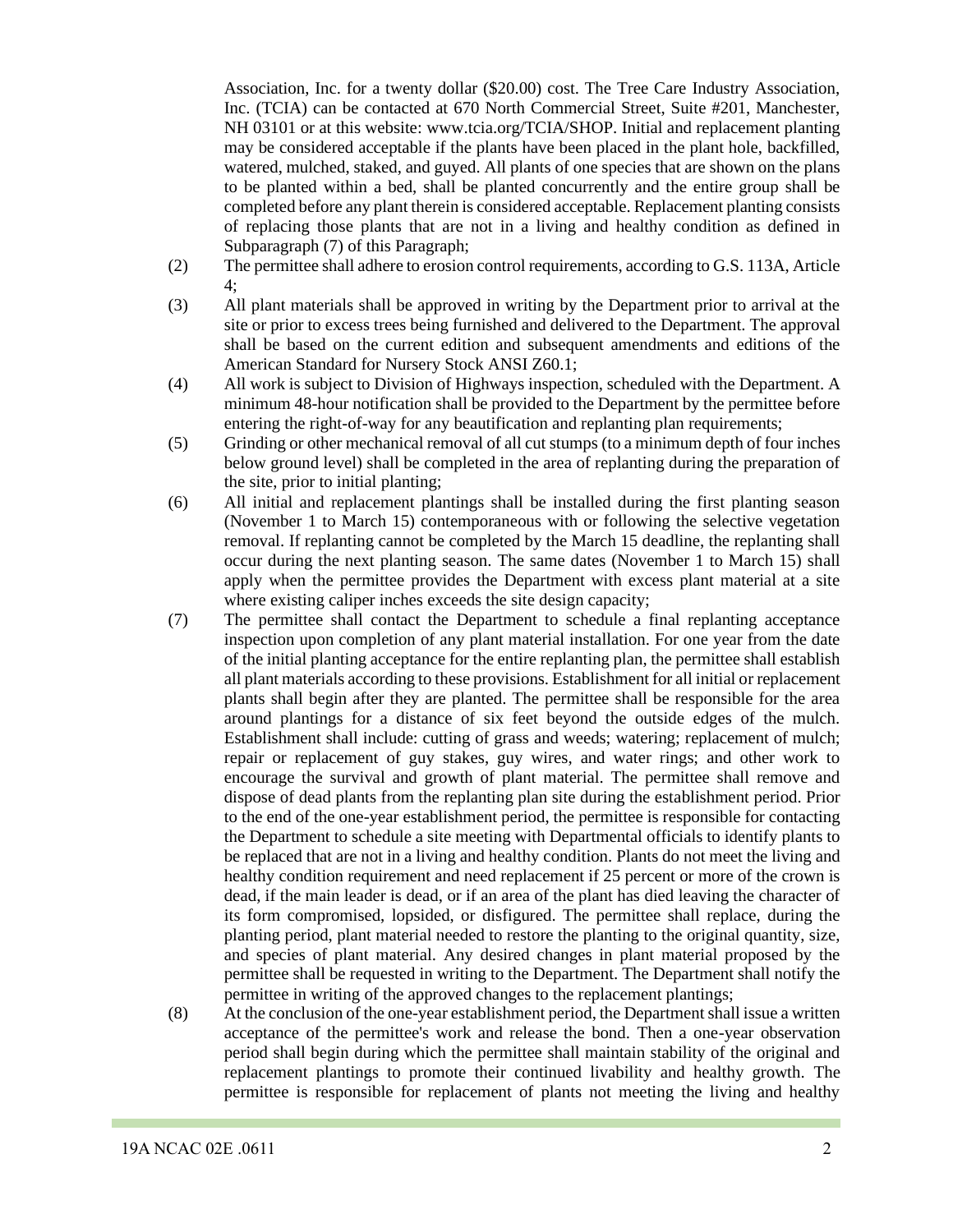condition requirement during the observation period. Replacement shall occur in accordance with the dates of planting as stated in Subparagraph (6) of this Paragraph;

- (9) After the one-year observation period concludes, the Department shall notify the permittee if the permit requirement conditions have been met successfully;
- (10) Replanted materials may be pruned according to the current edition and subsequent amendments and editions of the American National Standard for Tree Care Operations-Pruning ANSI A300 (Part 1) – Planting and Transplanting; however, topping of trees or other vegetation is not allowed;
- (11) This Paragraph applies to all replanting plans except mitigating replanting plans as specified in Rules .0603(b)(6) and .0609(b)(4) of this Section. Excess plants or trees furnished and delivered to the Department shall receive care and handling in accordance with digging, loading, transporting, unloading, planting, or otherwise handling plants. The permittee shall exercise care to prevent: windburn; injury to or drying out of the trunk, branches, or roots; or freezing of the plant roots. The solidity of the plant ball shall be preserved. Delivery of excess plant material shall be scheduled with the Department, allowing a minimum three days notification for each delivery. The permittee's responsibility for the furnished excess plants or trees ends at the time the plant material is delivered to, inspected by, and accepted by the Department;
- (12) For mitigating replanting plans according to Rule .0609(b)(4) of this Section, trees and other plant material for a proposed beautification and replanting plan taken from the Department's landscape design plans and plant lists or prepared and sealed by a North Carolina licensed landscape architect, may be of a projected mature height to reduce visibility limitations to outdoor advertising sign faces. As an alternative to replanting, mitigation by pruning for vegetative crown reduction at an existing beautification project may be allowed, if mutually agreed upon in writing by the Department and permittee. All pruning shall be performed by removing the fewest number of branches necessary to accomplish the desired objective but in consideration of normal seasonal regrowth for the type of vegetation. All pruning for purposes of mitigation shall be in accordance with the current edition and subsequent amendments and editions of the American National Standards for Tree Care Operations-Pruning ANSI A300 (Part 1) – Planting and Transplanting. In the case of vegetation mortality caused by pruning, replacement plantings shall be required according to this Rule;
- (13) Should the outdoor advertising structure related to the selective vegetation permit be sold or transferred, the new owner or permit holder is subject to the requirements in the General Statutes and rules in this Section, including those regarding planting, establishment, replacement or renovation plantings, minimum living and healthy condition, and observation; and
- (14) Willful failure to substantially comply with the requirements of this Rule for the beautification and replanting plan shall subject the permittee to penalties prescribed in G.S. 136-133.4.

*History Note: Authority G.S. 99E-30; 136-93; 136-93.3; 136-130; 136-133.1; 136-133.4; Temporary Adoption Eff. March 1, 2012; Eff. November 1, 2012; Amended Eff. January 1, 2015; Readopted Eff. June 1, 2020.*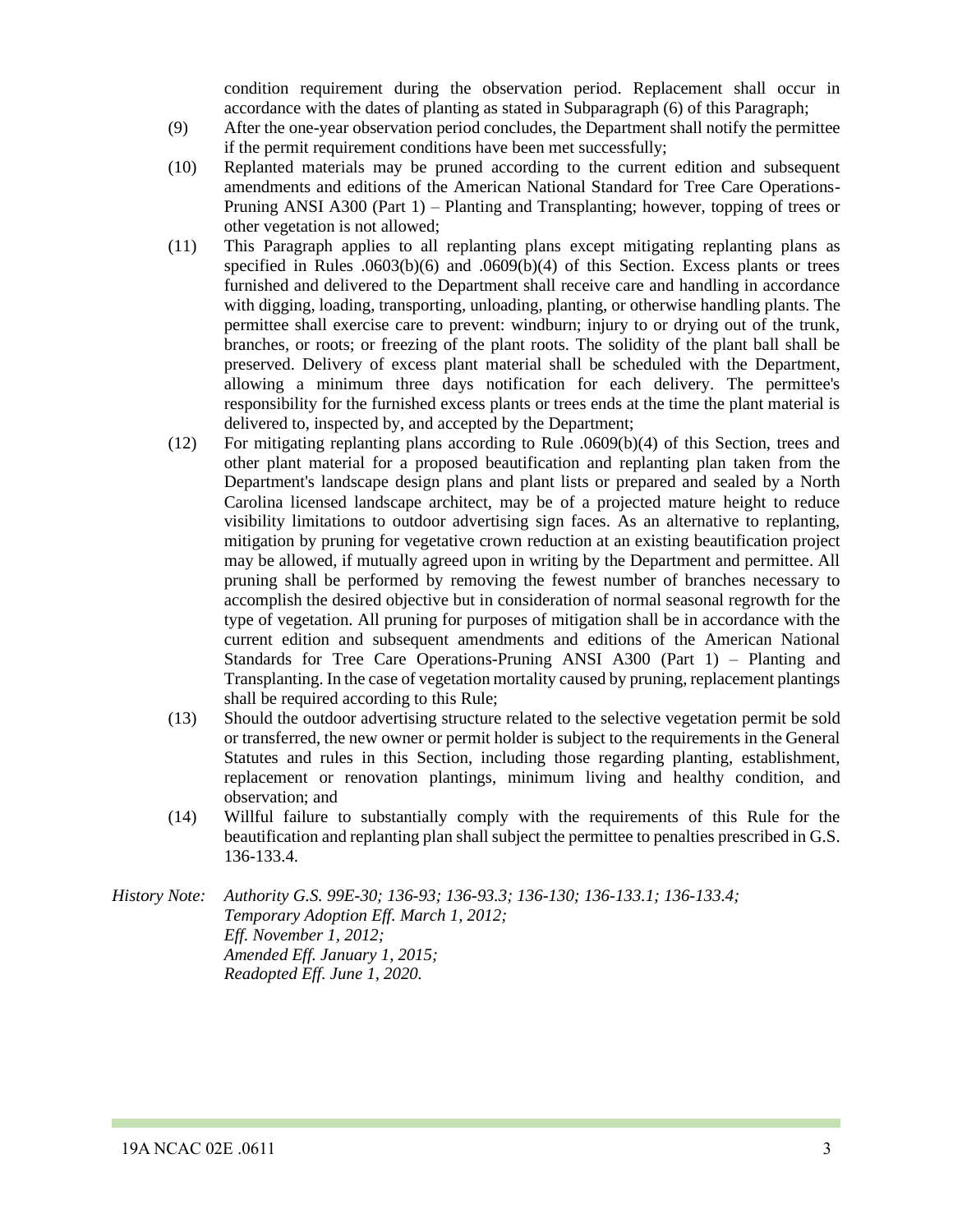#### **19A NCAC 02E .0612 MODIFIED VEGETATION CUT OR REMOVAL ZONE FOR OUTDOOR ADVERTISING**

(a) In accordance with G.S. 136-133.1(a1), at the request of a selective vegetation removal permit applicant, the Department may approve plans for the cutting, thinning, pruning, or removal of vegetation outside of the cut or removal zone along acceleration and deceleration ramps. Upon approval of this modified cut zone, the conditions of the initial permit as set forth in Rule .0604 and Rule .0610 of this Section, in addition to the following requirements shall apply:

- (1) the request for a modified vegetation cut or removal zone along acceleration or deceleration ramps shall be noted on the selective vegetation removal application at the time the application is submitted. The same application requirements as set forth in Rule .0608 of this Section shall apply to a modified vegetation cut or removal zone request.
- (2) the application shall include a diagram of the modified cut zone request to indicate the relocated point A to point D line and the relocated point B to point E line. If the request includes removal of existing trees as defined in G.S. 136-133.1(b)-(e), the applicant may indicate the relocated points on the required site plan in lieu of a separate diagram. The applicant shall provide calculations showing that the total aggregate area of cutting or removal equals the maximum allowed in G.S. 136-133.1(a). The applicant shall mark the modified points A, B, D, and E, as applicable, at the site for review by the Department. Modified points A and B along the right-of-way boundary (or fence if there is a control of access fence) are to be marked with visible flagging tape. Modified points C, D,  $\&$  E along the edge of the pavement of the ramp are to be marked with spray paint, including the actual distances. Such markings for a modified vegetation cut or removal zone under G.S. 136-133.1(a1) shall represent and equal the maximum cut or removal area along the surface of the ground allowed in G.S. 136-133.1(a).
- (3) the Department may authorize a one-time modification of the maximum vegetation cut or removal zone for each requested sign face when the view to the outdoor advertising sign face will be improved. The modified area of vegetation cutting or removal shall cause the point A to point D line and the point B to point E line as set forth in G.S. 136-133.1(a) to be relocated as long as the total aggregate area of cutting or removal does not exceed the maximum allowed for the defined cut or removal zone in G.S. 136-133.1(a). Points A and B shall always remain on the right-of-way line and points D and E shall always remain on the edge of the pavement of the ramp. G.S. 136-133.1(g) regarding cutting vegetation from the private property side along a controlled access fence shall remain applicable from relocated point A of the modified cut zone to relocated point B of the modified cut zone.
- (4) the Department shall establish and document the modified cut or removal zone as the permanent view that shall not be altered for future selective vegetation removal permits.
- (5) If an outdoor advertising site has previously been cut under a valid selective vegetation removal permit, in accordance with G.S. 136-93(b), to the extent that the requirement of not exceeding the total aggregate area of cutting or removal allowed in G.S. 136-133.1(a) cannot be met, the applicant may apply for a modified cut or removal zone no sooner than one year after the most recent cutting activity at the site. Within the one year period, the applicant may, to the extent that the maximum cut or removal zone defined in G.S. 136- 133.1(a) was not previously cut, apply that uncut area towards determining the limits of the one-time modified cut request as defined in G.S. 136-133.1(a1) and the rules of this Subchapter.
- (6) Should the outdoor advertising structure subject to a modified cut or removal zone for a selective vegetation removal permit be sold or transferred, the new owner or outdoor advertising permit holder shall be subject to G.S. 136-133.1(a1), and the rules of this Subchapter and shall not alter the modified cut zone as established and documented for a previous sign owner or permit holder.